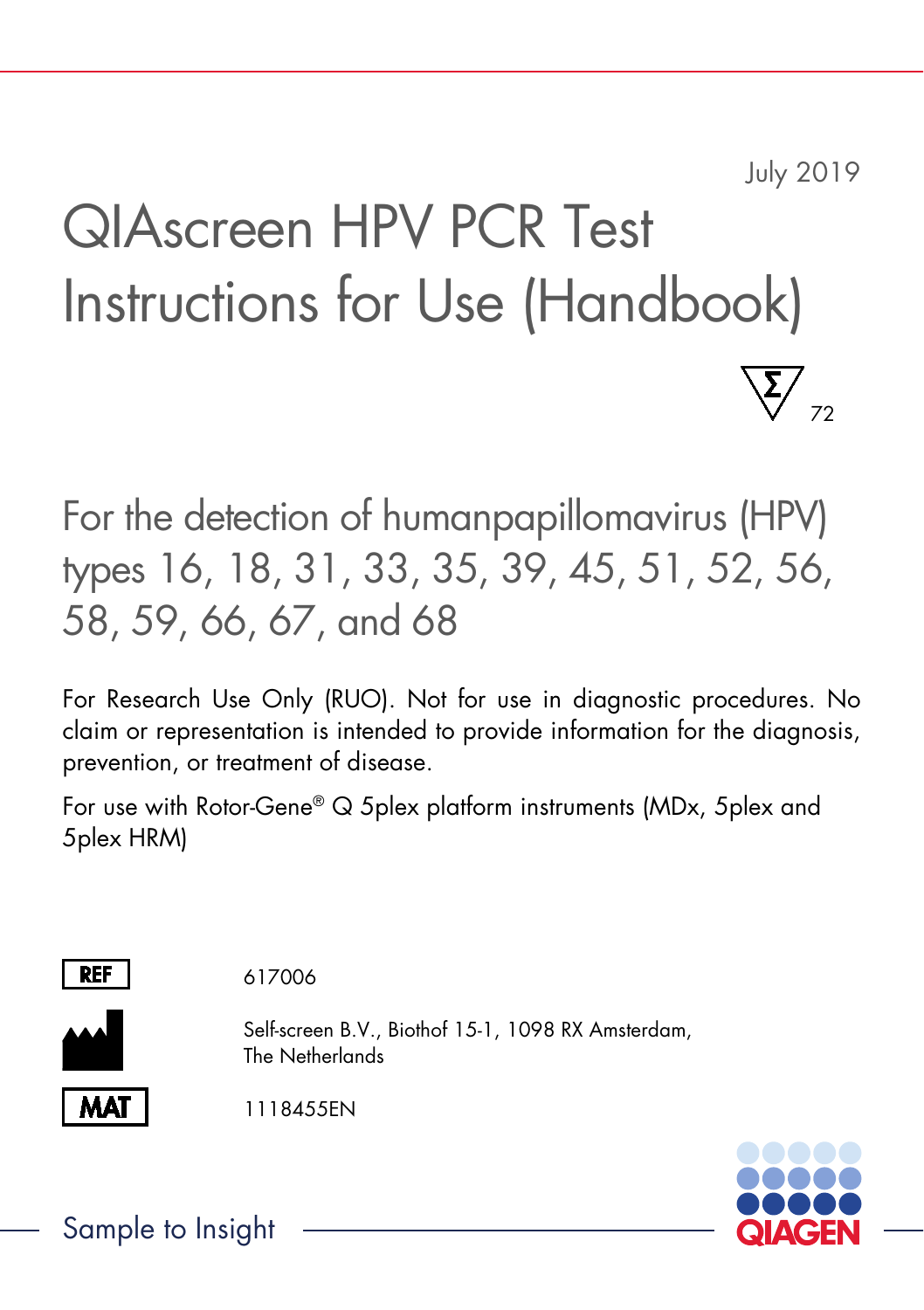### Contents

| Protocol: QIAscreen HPV PCR Test in the Rotor-Gene Q 5 plex instrument  14 |  |
|----------------------------------------------------------------------------|--|
| PCR on Rotor-Gene Q 5 plex instruments with 72-tube rotor  17              |  |
|                                                                            |  |
|                                                                            |  |
|                                                                            |  |
|                                                                            |  |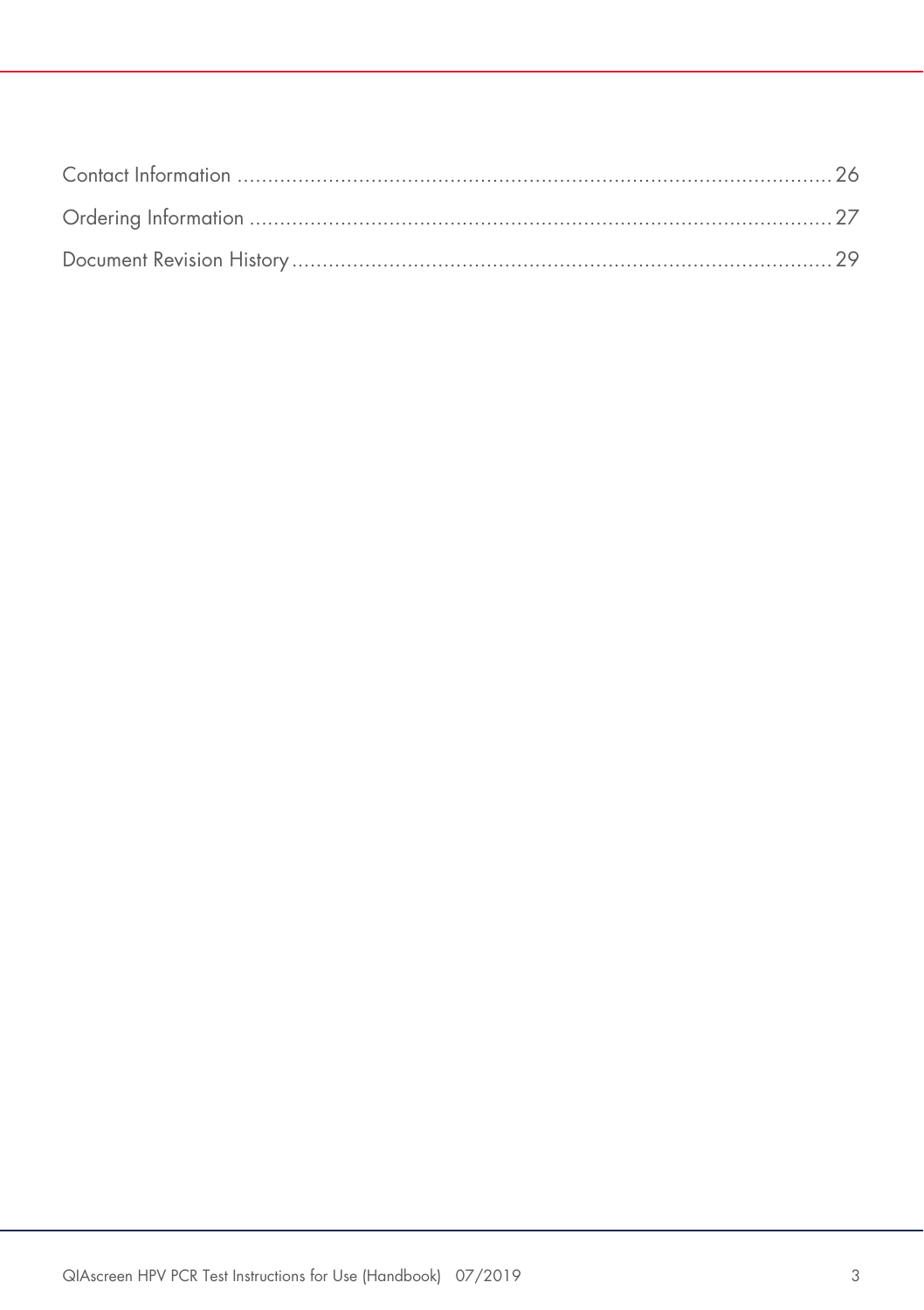### Intended Use

For Research Use Only (RUO). Not for use in diagnostic procedures. No claim or representation is intended to provide information for the diagnosis, prevention, or treatment of disease.

The QIAscreen HPV PCR Test is an in vitro real-time PCR-based assay for the qualitative detection of human papillomavirus (HPV) DNA of the following 15 (probably) high-risk HPV genotypes, i.e., 16, 18, 31, 33, 35, 39, 45, 51, 52, 56, 58, 59, 66, 67, and 68.

The assay can be used to detect the presence of the above mentioned HPV types in genomic DNA specimens and can be used on the Rotor-Gene® Q 5plex platform instruments (i.e. MDx, 5plex and 5plex HRM)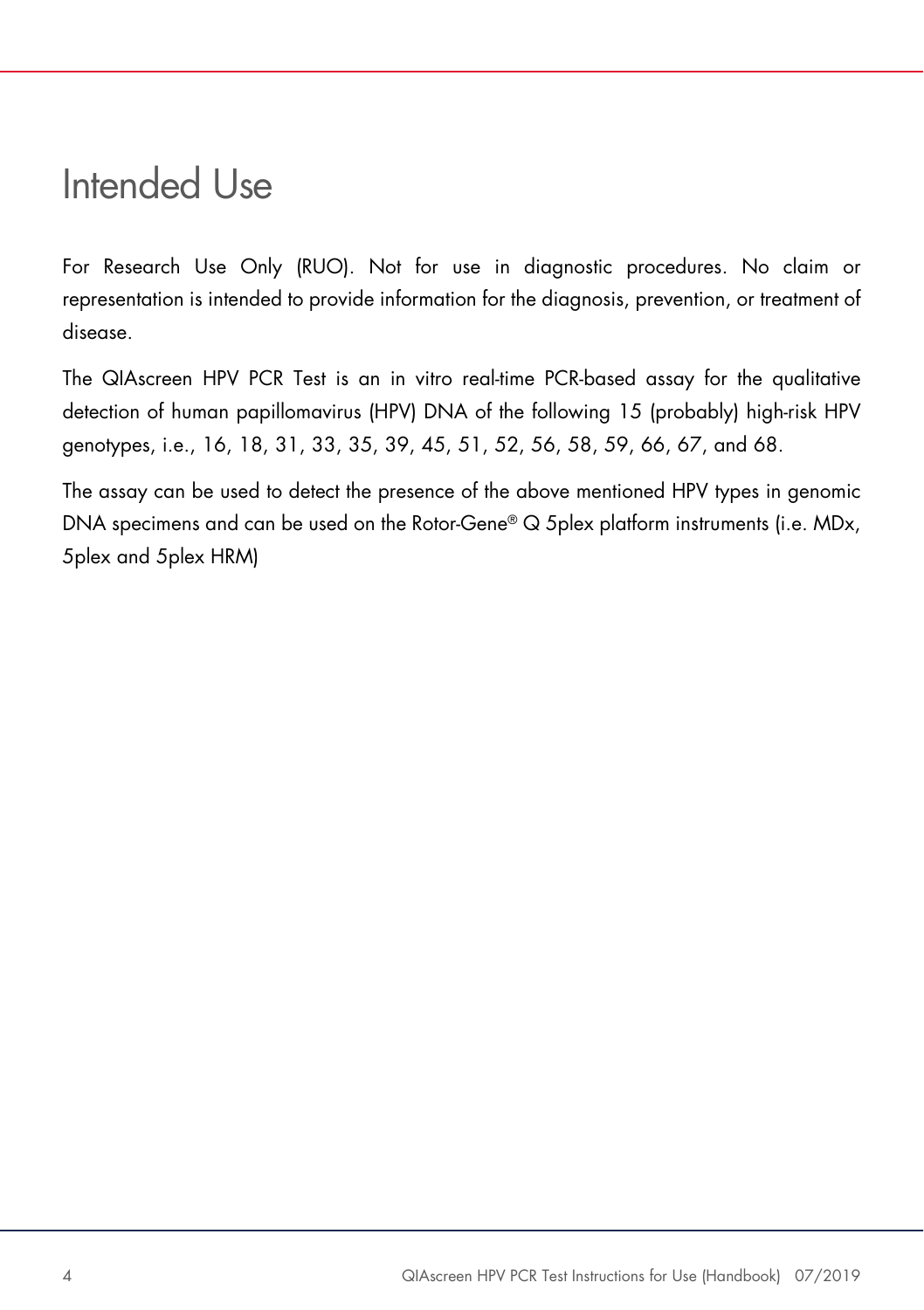### Summary and Explanation

Human papillomaviruses (HPV) belong to the family of Papillomaviridae and are small doublestranded DNA viruses. The circular genome is approximately 7.9 kilo bases in size. More than 100 types of HPV have been identified, of which certain HPV types, known as high-risk HPV (hrHPV) like HPV 16 and 18, are associated with the induction of mucosal lesions that can progress to malignancy.

The viral genome contains early (E) and late (L) genes, which encode proteins necessary for early and late stages of the HPV life cycle, respectively. The E6 and E7 gene products of hrHPV types have carcinogenic properties and are necessary for malignant transformation of the host cell (1). Malignant progression is often associated with viral integration into the genome of the host cell (1). Integration results in interruption of the viral genome in a region that may extend from the E1 to the L1 open reading frame (1). This may have consequences for PCR-mediated amplification of viral DNA in these regions. As initiation and maintenance of the transformed phenotype depend on continuous expression of the viral oncoproteins (1, 2), the viral E6/E7 region is invariably retained in integrated viral genomes in cervical cancers (1). The QIAscreen HPV PCR Test targets a conserved region within the E7 gene.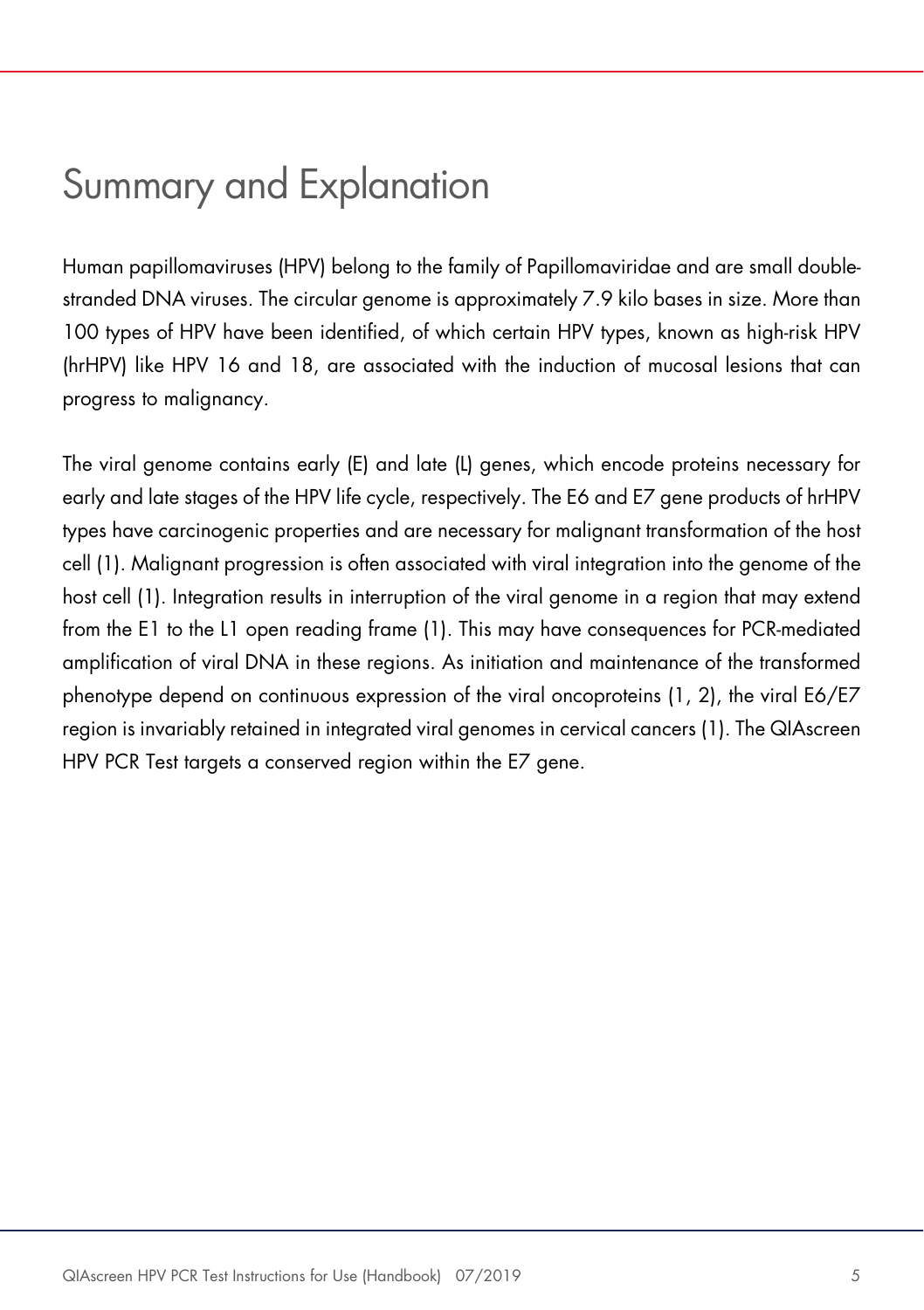### Principle of the Procedure

The QIAscreen HPV PCR Test is a multiplex, real-time PCR-based assay directed against the E7 gene of 15 (probably) hrHPV types that uses fluorescent probes for the detection of one or more accumulating PCR products. During each PCR cycle, the fluorescent signal increases in a logarithmic manner, resulting in an amplification curve. As soon as the amplification curve of the target surpasses its threshold, the sample is considered positive for that target. The multiplex format allows the simultaneous detection of four different fluorescent dyes per reaction, with each fluorescent dye representing different targets. The four different targets are: 1. HPV 16, 2. HPV 18, 3. the 13 other hrHPV types as a pool and 4. the human β-globin gene. The QIAscreen HPV PCR Test separately detects HPV 16, HPV 18, and the pool of 13 other hrHPV genotypes. The human β-globin gene is used as the sample control determining both the quality of the sample DNA and the presence of potential inhibitory substances.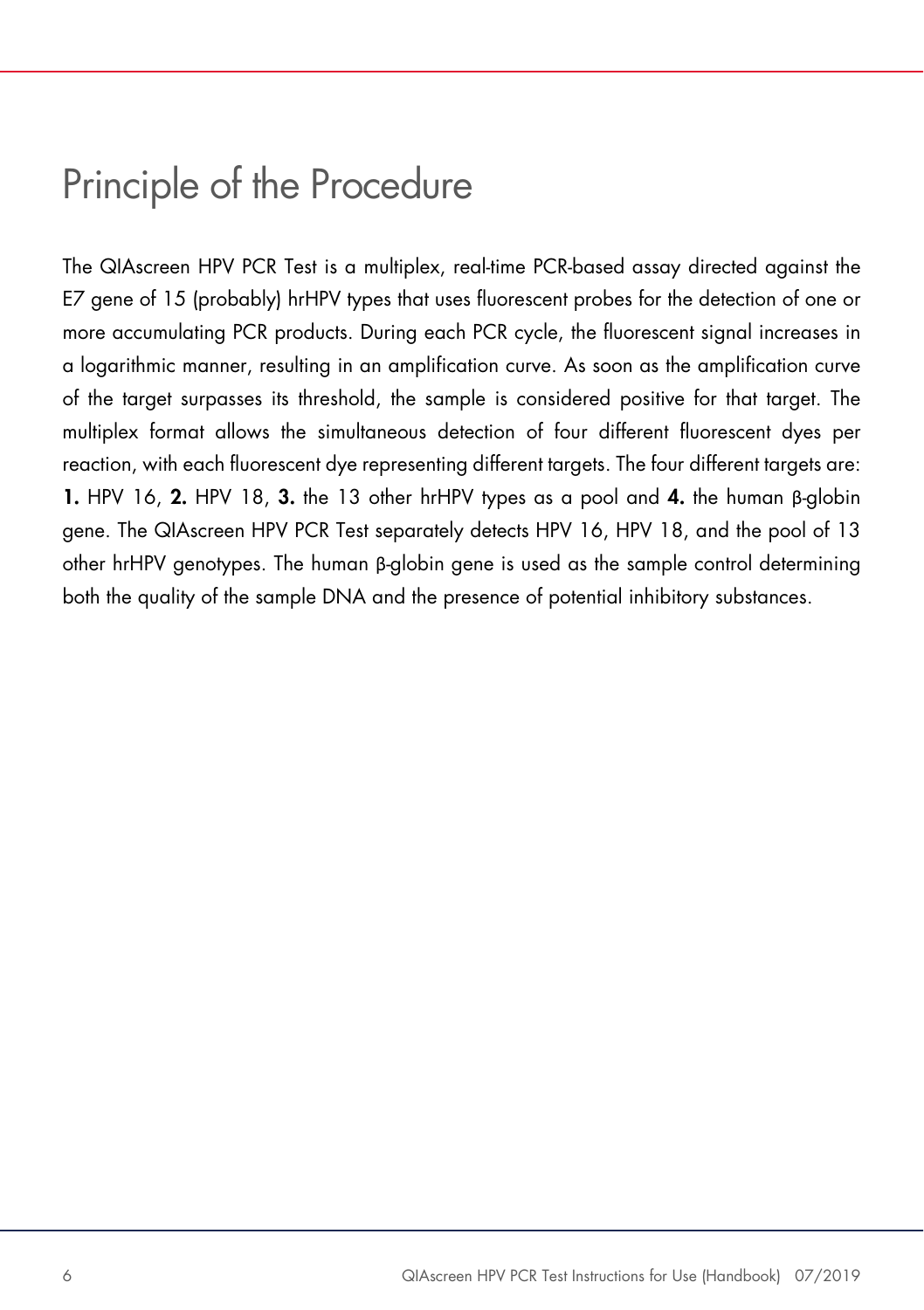### Materials Provided

### Kit contents

| <b>QIAscreen HPV PCR Test Kit</b>                      |                   | 72          |
|--------------------------------------------------------|-------------------|-------------|
| Catalog no.                                            |                   | 617006      |
| <b>Number of reactions</b>                             |                   | 72          |
| QIAscreen Master Mix (1 tube)                          | Transparent color | 1080 µl     |
| QIAscreen Positive Control (1 tube)                    | Transparent color | $100$ $\mu$ |
| QIAscreen Negative Control (1 tube)                    | Transparent color | $100 \mu$   |
| QIAscreen HPV PCR Test Instructions for Use (Handbook) |                   |             |

### Materials Required but Not Provided

When working with chemicals, always wear a suitable lab coat, disposable gloves, and protective goggles. For more information, consult the appropriate safety data sheets (SDSs), available from the product supplier.

Consumables, reagents, and instruments for sample preparation

- Hologic PreservCyt® Solution (for self-collection sample storage)
- Standard DNA extraction kits, such as QIAamp® MinElute® Media Kits (QIAGEN, cat. no. 57414) and QIAsymphony® DSP Virus/Pathogen Kits (QIAGEN, cat. no. 937036)

Consumables for the Rotor-Gene Q MDx Instrument

 0.1 ml Strip Tubes and Caps, for use with 72-well rotor (QIAGEN, cat. no. 981103 or cat. no. 981106)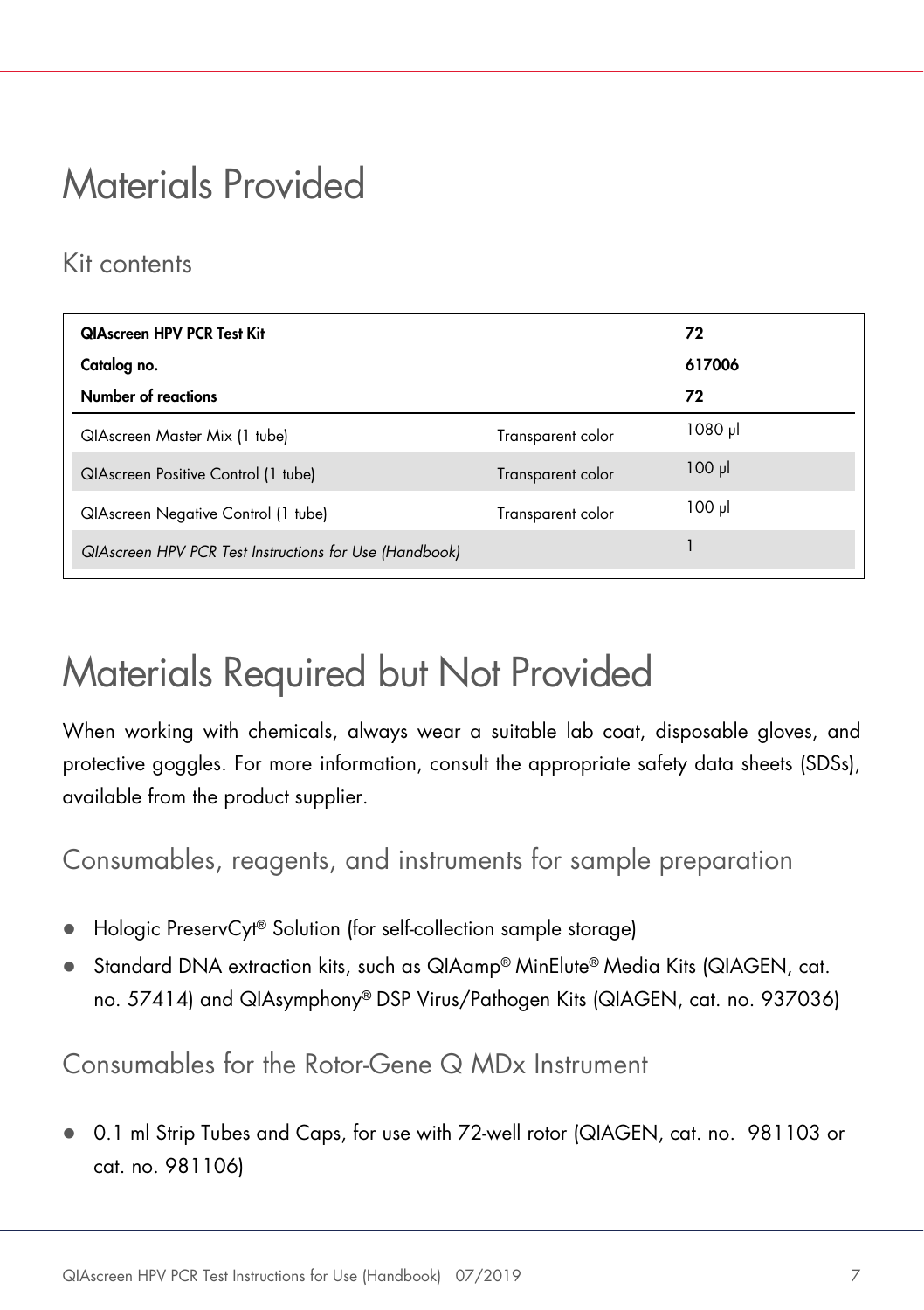### Equipment

- Dedicated pipets\* (adjustable) for PCR (1–10 µl; 10–100 µl)
- Dedicated filter-plugged sterile DNAse-free pipette-tips
- Disposable gloves
- Benchtop centrifuge<sup>\*</sup>
- Vortex mixer\*

### Equipment for real-time PCR

- Rotor-Gene Q 5plex HRM System (cat. no. 9002033) or Rotor-Gene Q MDx 5plex HRM instrument (cat. no. 9002032) with Rotor-gene Q software version 2.3.1 or higher†
- QIAscreen run template for Rotor-Gene Q. The template is named "QIAscreen RGQ profile v1.0.ret".
- QIAscreen channel analysis templates for the channels green (HPV 16), yellow (HPV Other), orange (β-globin), and red (HPV 18). The templates have the file extension".qut".

\* Ensure that instruments have been checked and calibrated according to the manufacturer's recommendations.

<sup>†</sup> If applicable, Rotor-Gene Q 5plex HRM instrument with a production date of January 2010 or later. The production date can be obtained from the serial number on the back of the instrument. The serial number is in the format "mmyynnn", where "mm" indicates the production month in digits, "yy" indicates the last two digits of the production year, and "nnn" indicates the unique instrument identifier.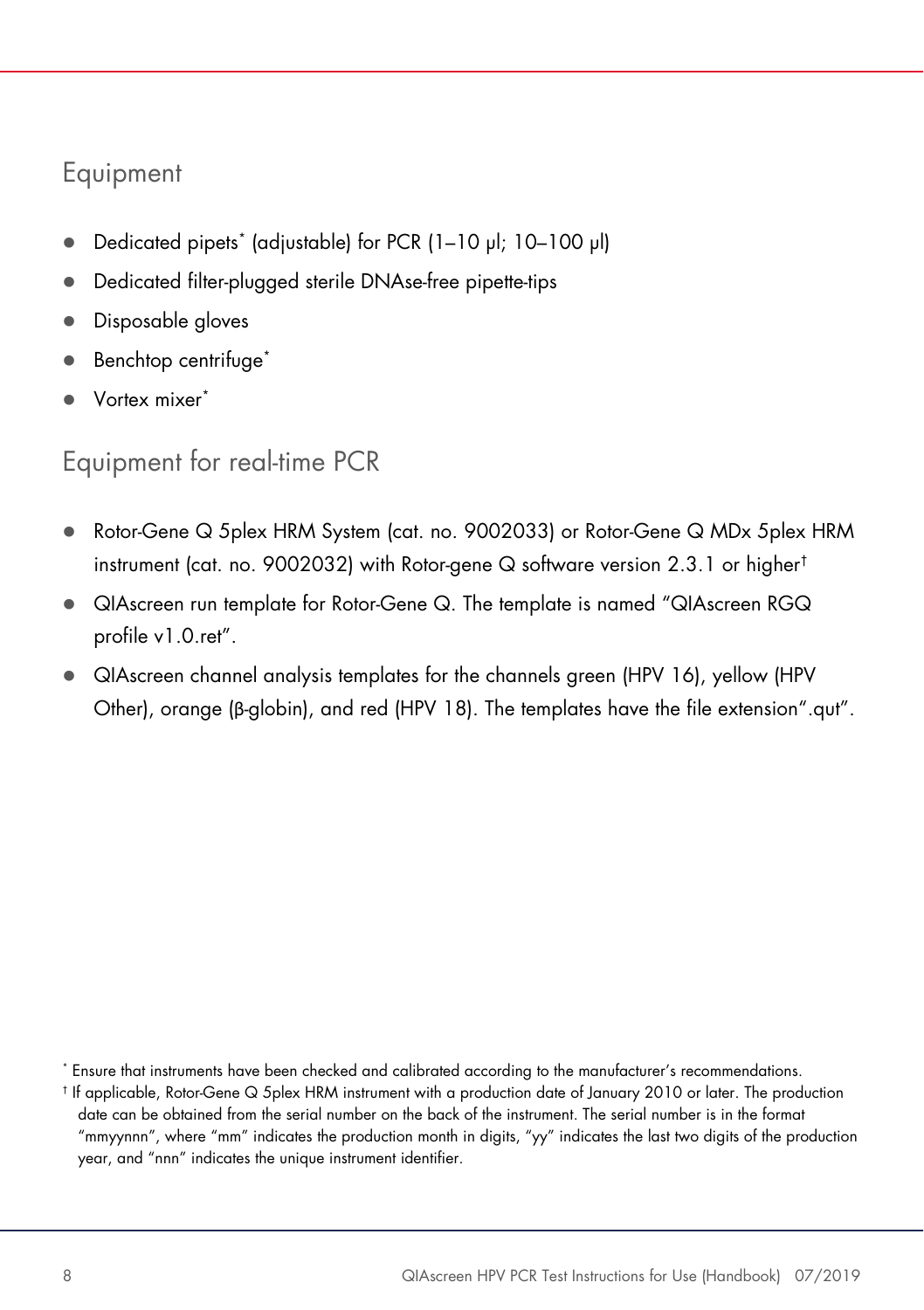### Warnings and Precautions

### Safety information

When working with chemicals, always wear a suitable lab coat, disposable gloves, and protective goggles. For more information, please consult the appropriate safety data sheets (SDSs). These are available online in convenient and compact PDF format at www.qiagen.com/safety, where you can find, view, and print the SDS for each QIAGEN kit and kit component.

 The QIAscreen HPV PCR Test positive and negative controls contain sodium azide as a preservative (0.01%). Sodium azide may react with lead and copper plumbing to form explosive metal azides. On disposal through the sink, flush drains with generous amounts of cold water to prevent azide build-up.

#### General precautions

Use of PCR tests requires good laboratory practices, including maintenance of equipment, that are dedicated to molecular biology and are compliant with applicable regulations and relevant standards.

Always pay attention to the following:

- Wear protective disposable powder-free gloves, a laboratory coat, and eye protection when handling specimens.
- Prevent microbial and nuclease (DNase) contamination of the specimen and the kit. DNase may cause degradation of the DNA template.
- Avoid DNA or PCR product carryover contamination, which could result in a falsepositive signal.
- Always use DNase-free disposable pipet tips with aerosol barriers.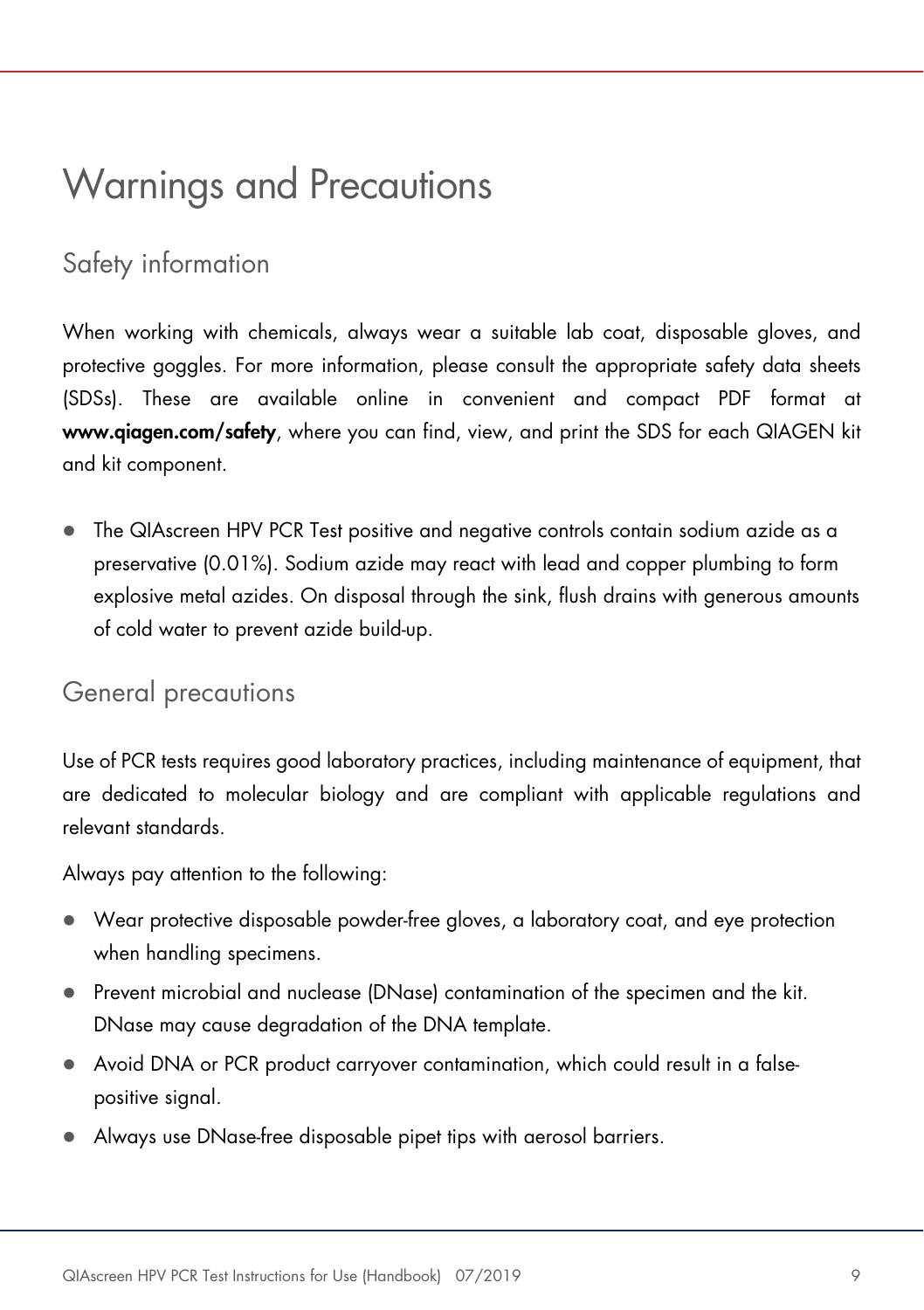- Reagents of the QIAscreen HPV PCR Test are optimally diluted. Do not dilute reagents further as this may result in a loss of performance.
- All reagents supplied in the QIAscreen HPV PCR Test are intended to be used solely with the other reagents supplied in the same kit. Do not substitute any reagent from one kit with the same reagent from another QIAscreen HPV PCR Test kit, even from the same batch, as this may affect performance.
- Refer to the Rotor-Gene Q MDx instrument user manual for additional warnings, precautions, and procedures.
- Before the first run of the day, perform a warm-up run for Rotor-Gene Q MDx 5-plex HRM at 95°C for 10 minutes.
- Alteration of incubation times and temperatures may result in erroneous or discordant data.
- Do not use components of the kit that have passed their expiration date or that have been incorrectly stored.
- Minimize exposure of the components to light; Reaction mixes may be altered due to exposure.
- Use extreme caution to prevent contamination of the mixes with the synthetic materials that are contained in the PCR reagents.
- Discard sample and assay waste according to your local safety procedures.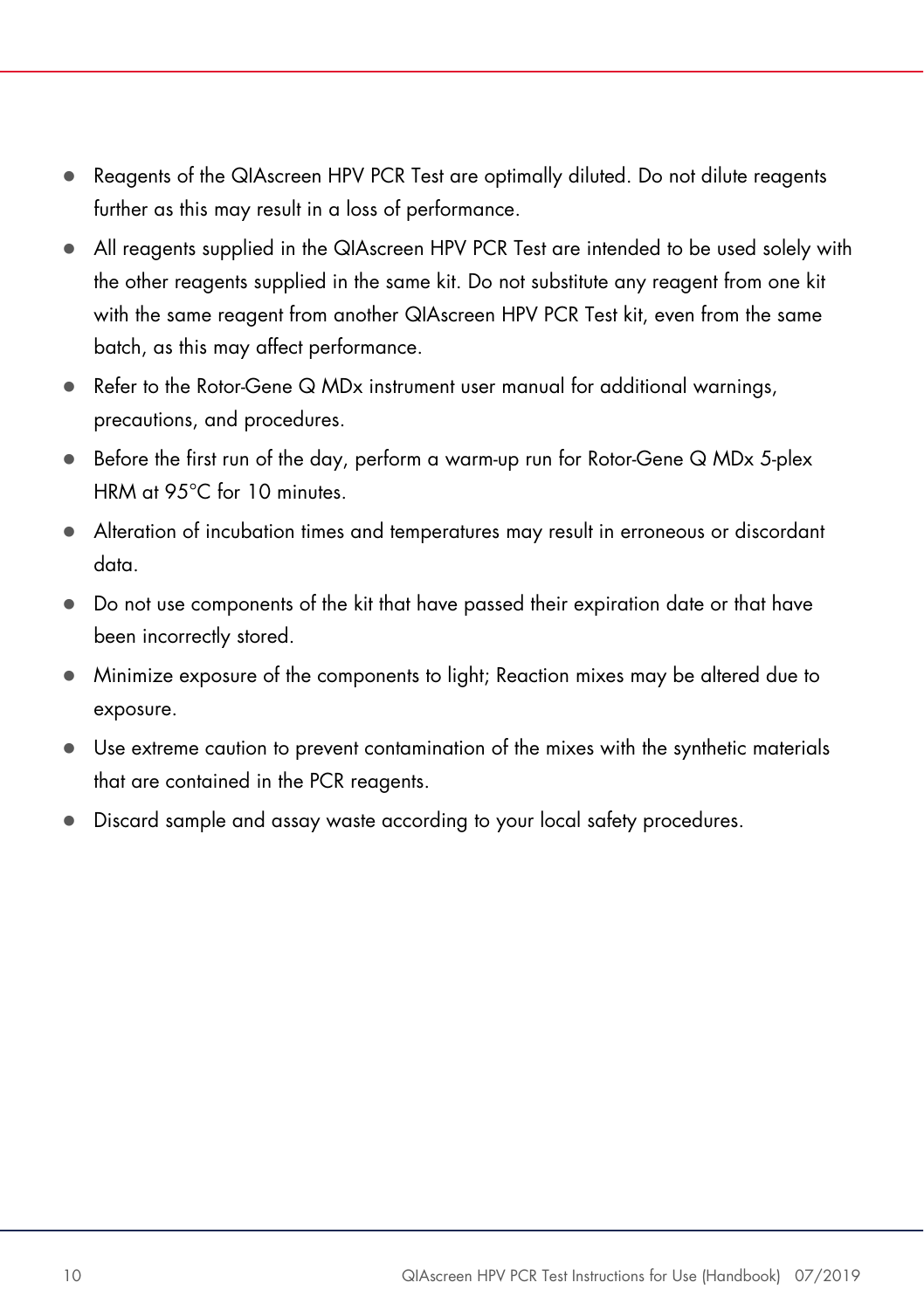### Reagent Storage and Handling

#### Shipping conditions

The QIAscreen HPV PCR Test is shipped on dry ice. If any component of the QIAscreen HPV PCR Test is not frozen upon arrival, the outer packaging has been opened during transit, or the shipment does not contain a packing note, handbook, or the reagents, please contact one of the QIAGEN Technical Service Departments or local distributors (visit www.qiagen.com).

#### Storage conditions

The QIAscreen HPV PCR Test must be stored immediately at –30 to –15°C upon receipt in a constant-temperature freezer and protected from light.

#### **Stability**

When stored under the specified storage conditions, the QIAscreen HPV PCR Test is stable until the stated expiration date on box label.

Once opened, reagents can be stored in their original packaging at  $-30$  to  $-15^{\circ}$ C. Repeated thawing and freezing should be avoided. Do not exceed a maximum of 5 freeze–thaw cycles.

- Gently mix by inverting the tube 10 times and centrifuge all tubes before opening.
- Expiration dates for each reagent are indicated on the individual component labels. Under correct storage conditions, the product will maintain performance for the stability time as long as the same batches of components are used.
- Quality control procedures at QIAGEN employ functional kit release testing for each individual kit lot. Do not mix reagents from different kits, even if they are from the same  $\overline{a}$

Attention should be paid to expiration dates and storage conditions printed on the box and labels of all components. Do not use expired or incorrectly stored components.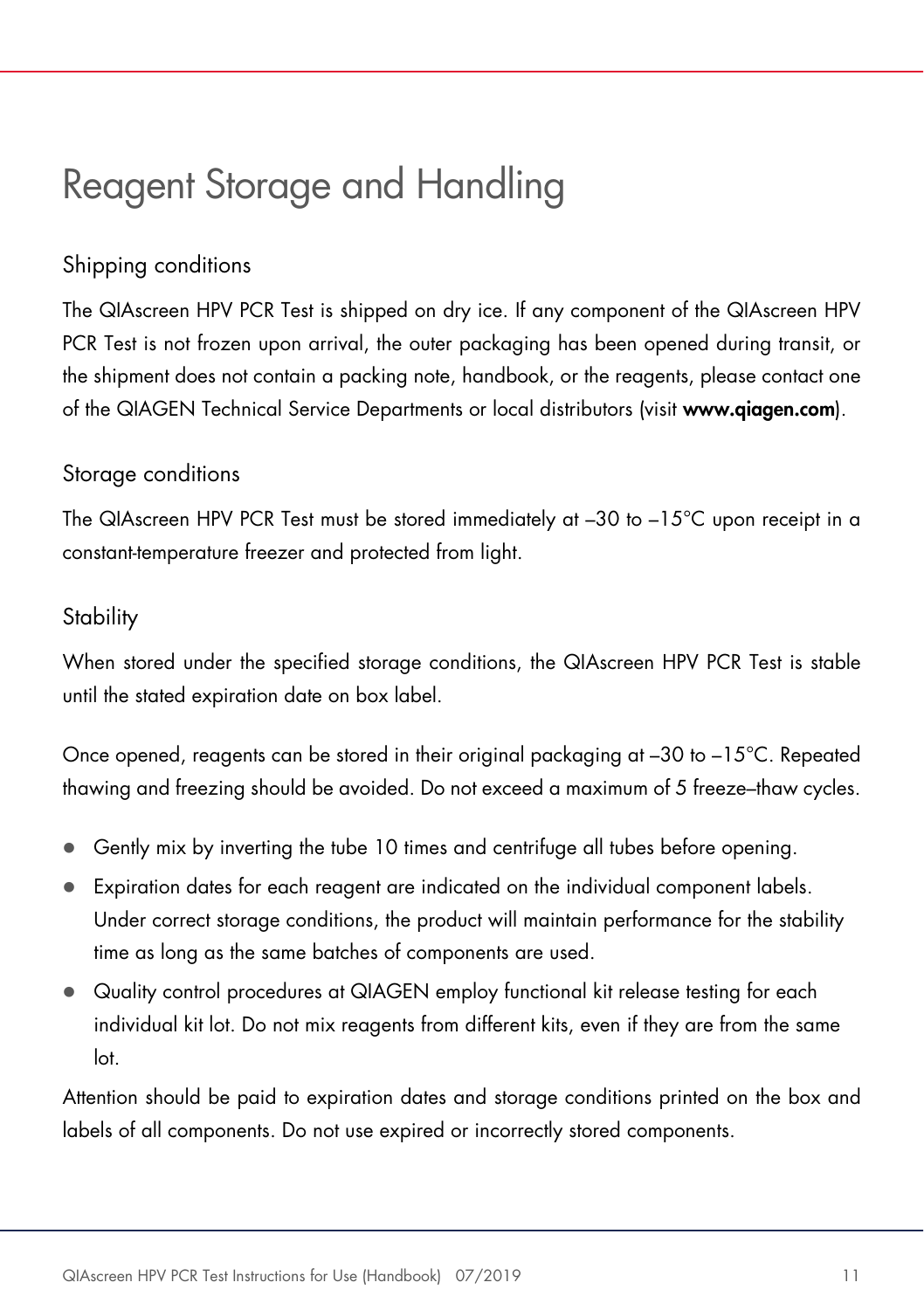# Specimen Storage and Handling

CAUTION All specimens must be treated as potentially infectious material.



#### Cervical specimens

Collect and transport cervical specimens for testing with the QIAscreen HPV PCR Test using one of the following specimen collection media: PreservCyt, CellSolutions®, Pathtezt®, or Surepath® collection medium. All cervical specimens require preceding genomic DNA extraction before testing with the QIAscreen HPV PCR Test. Optimal storage temperature of the clinical samples is 2–8°C upon arrival at the lab. Under these storage conditions, samples in PreservCyt collection medium are stable for 3 months and samples in Surepath collection medium are stable for 2 weeks prior to DNA extraction.

#### Self-collected vaginal brush specimens

Self-collected vaginal brush specimens can be collected and shipped dry or in saline (0.9% w/v NaCl) and, upon arrival in the laboratory, stored in PreservCyt. Self-collected cervicovaginal lavage specimens are collected and shipped in saline (0.9% w/v NaCl) and, upon arrival in the laboratory, stored in PreservCyt. All self-collected vaginal specimens require preceding genomic DNA extraction before testing with the QIAscreen HPV PCR Test. Samples in PreservCyt collection medium may be stored at 2–8°C for no more than 3 months.

#### Genomic DNA samples

Once genomic DNA is extracted, it can be stored at  $2-8$ °C for short-term storage ( $\leq$ 2 days) or at  $-30$  to  $-15^{\circ}$ C for up to 12 months.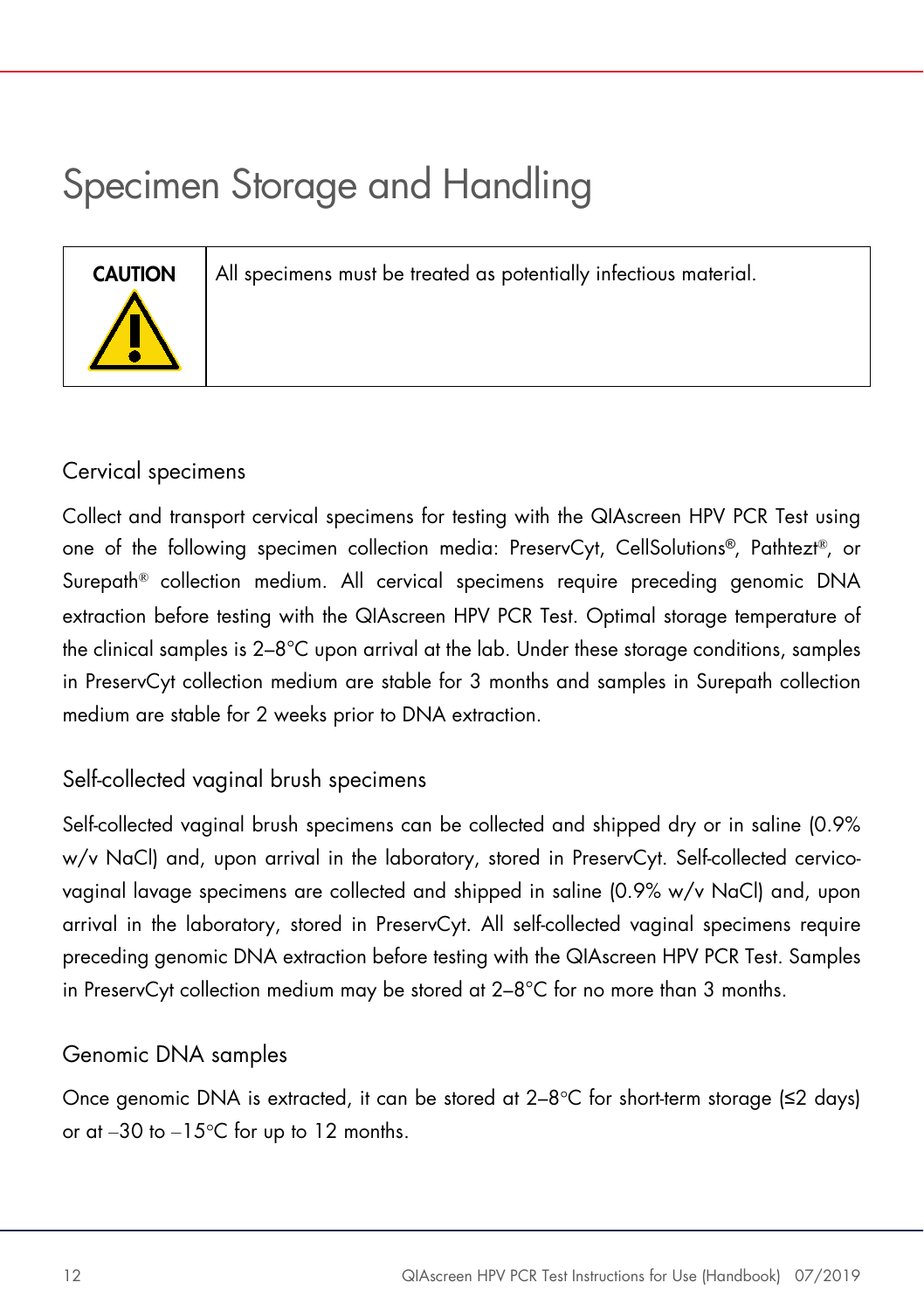### Sample Preparation

#### DNA extraction

Standard DNA extraction kits (e.g., column- and magnetic bead-based kits, such as QIAamp MinElute Media Kits and QIAsymphony DSP Virus/Pathogen Kits) are compatible with this assay.

For cervical specimens (scrapes) suspended in Surepath, PreservCyt, CellSolutions, or PathTezt collection medium, the fraction of DNA to be used as input in the PCR represents 0.25% of the 10 ml Surepath or CellSolutions sample or 0.125% of the 20 ml PreservCyt or PathTezt cervical scrape sample. This corresponds with 25 µl of the sample types. Since at maximum only 5 µl of extracted DNA can be used as input in the PCR, DNA extraction procedures should be executed such that 5 µl DNA extract corresponds with 25 µl cervical specimen (scrape) sample to ensure that the correct fraction of the cervical sample is used in the PCR. Equivalent media with (e.g., Surepath) or without (e.g., PreservCyt) formaldehyde should be processed similarly.

For self-collected vaginal brush specimens suspended in Hologic PreservCyt Solution, DNA extraction procedures should be executed such that 5 µl DNA extract used as input in the PCR represents 0.5% of the vaginal sample volume. For example, if the vaginal self-sample will be suspended in 2 ml PreservCyt Solution, then 5 µl input DNA corresponds with 10 µl of the selfsample suspension.

For self-collected cervico-vaginal lavage specimens, the fraction of DNA to be used as input in the PCR represents 0.5% of the lavage self-sample volume. Thus, in the case of a total lavage volume of 3 ml, DNA extraction procedures should be executed such that 5 ul input DNA corresponds with 15 µl of the original lavage self-sample.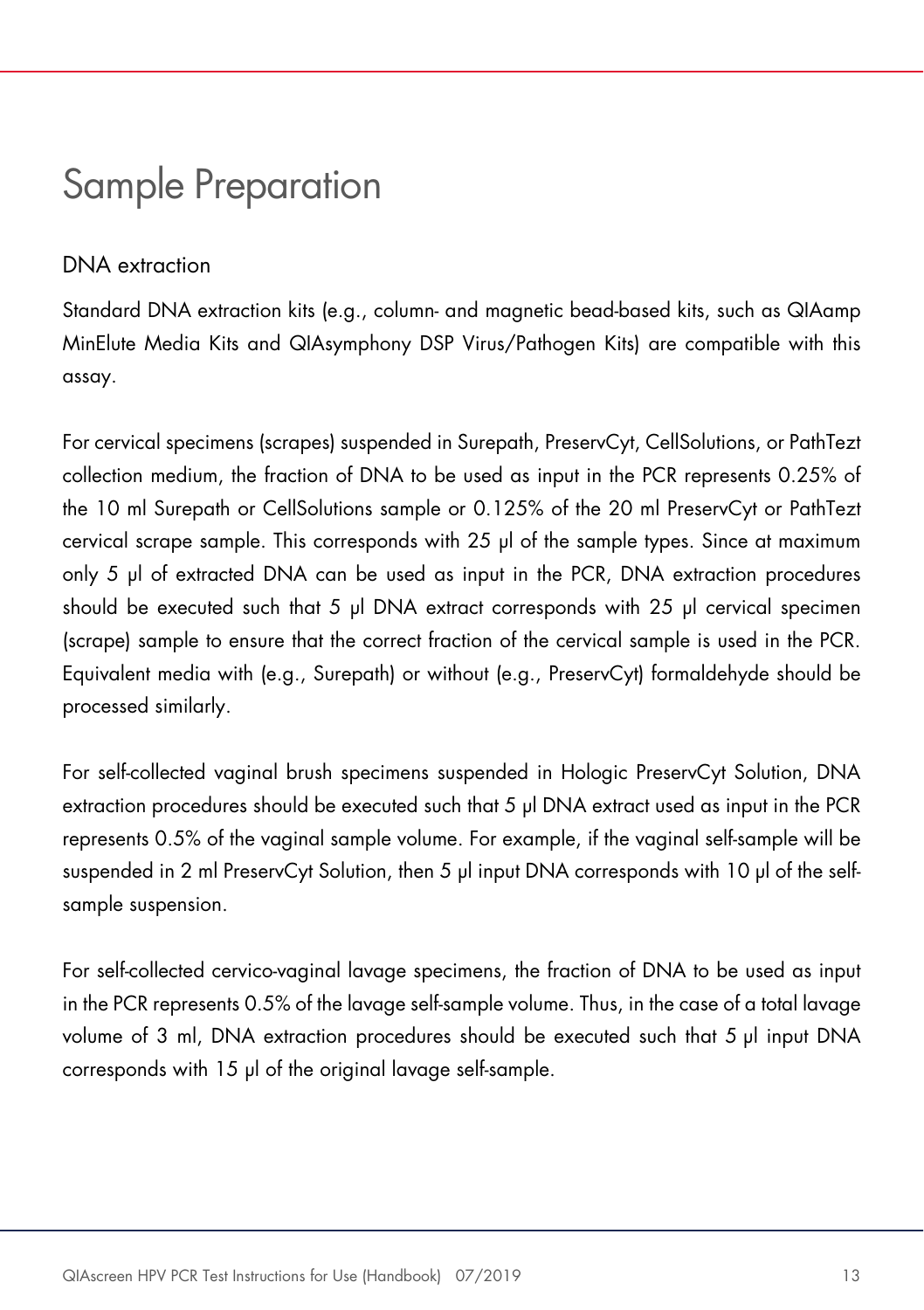## Protocol: QIAscreen HPV PCR Test in the Rotor-Gene  $\Omega$  5 plex instrument

#### Important points before starting

Take time to familiarize yourself with the Rotor-Gene Q 5 plex instrument before starting the protocol. See the instrument user manual.

Before the first run of the day, perform a warm-up run for the Rotor-Gene Q 5-plex at 95°C for 10 minutes.

A Rotor-Gene Q series software template is required to run the test. Make sure the template QIAscreen RGQ profile v1.0.ret is used.

To analyze the test for each of the four detection channels, a Rotor-Gene Q series software template is required. Ensure that the correct template is used for each channel, as indicated below:

- "QIAscreen RGQ Green Channel analysis template.qut" must be used for analysis of the signals in the Green channel (HPV 16).
- "QIAscreen RGQ Orange Channel analysis template.qut" must be used for analysis of the signals in the Orange channel (β-globin).
- "QIAscreen RGQ Yellow Channel analysis template.qut" must be used for analysis of the signals in the Yellow channel (HPV Other).
- "QIAscreen RGQ Red Channel analysis template.qut" must be used for analysis of the signals in the Red channel (HPV 18).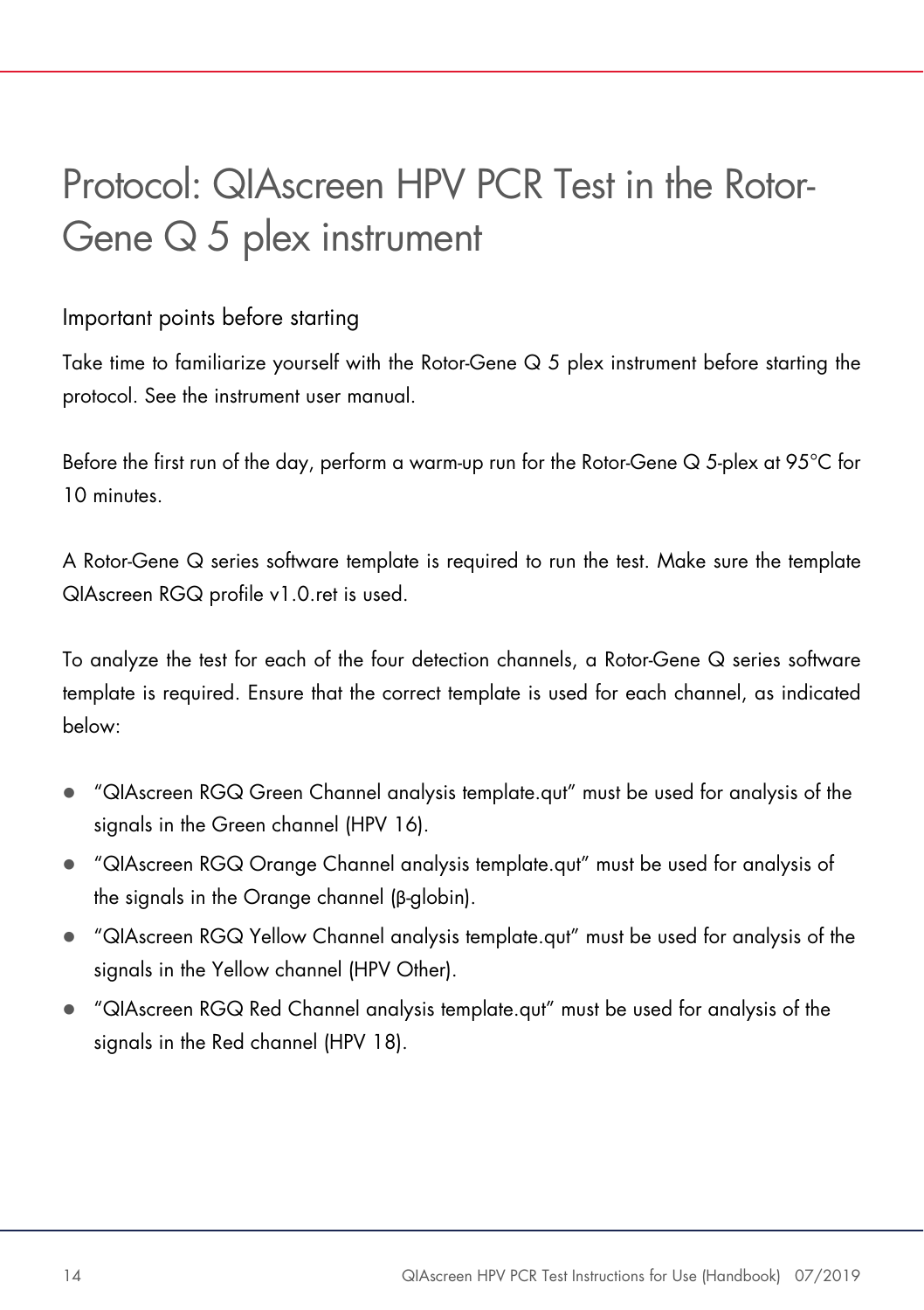#### Sample processing on Rotor-Gene Q 5 plex instruments with 72-tube rotor

Up to 70 genomic DNA samples can be tested within the same experiment, alongside a positive and a negative control. The schematic in Table 1 provides an example of the loading block or rotor setup for an experiment with the QIAscreen HPV PCR Test. Numbers denote positions in the loading block and indicate final rotor position.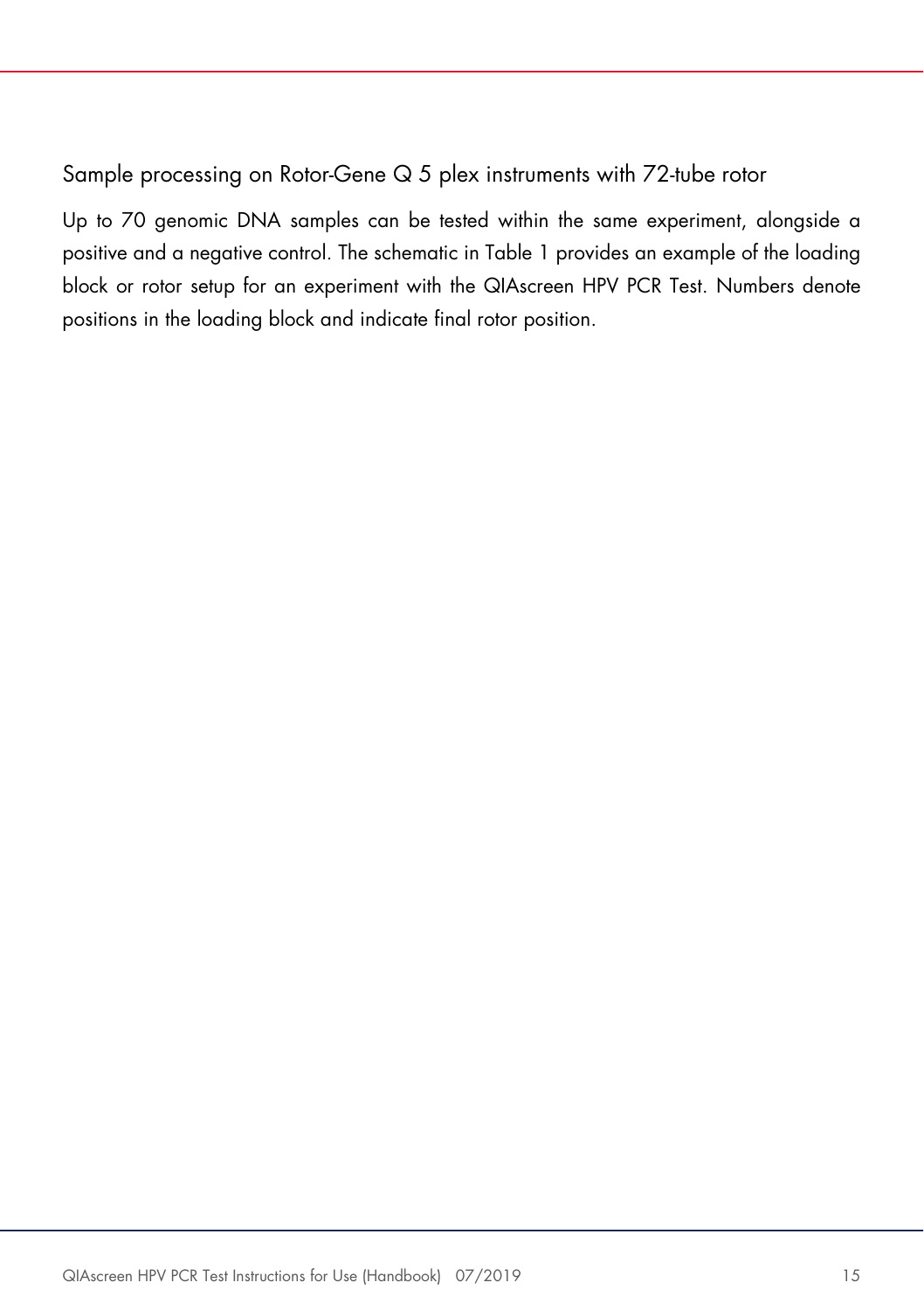| <b>Strip</b> | Tube<br>position | Sample<br>name      | Strip | Tube<br>position | Sample name | <b>Strip</b> | Tube<br>position | Sample name |
|--------------|------------------|---------------------|-------|------------------|-------------|--------------|------------------|-------------|
| 1            | 1                | Positive<br>Control | 7     | 25               | Sample 23   | 13           | 49               | Sample 47   |
|              | $\overline{2}$   | Negative<br>Control |       | 26               | Sample 24   |              | 50               | Sample 48   |
|              | 3                | Sample 1            |       | 27               | Sample 25   |              | 51               | Sample 49   |
|              | $\pmb{4}$        | Sample 2            |       | 28               | Sample 26   |              | 52               | Sample 50   |
| $\mathbf 2$  | 5                | Sample 3            | 8     | 29               | Sample 27   | 14           | 53               | Sample 51   |
|              | $\boldsymbol{6}$ | Sample 4            |       | 30               | Sample 28   |              | 54               | Sample 52   |
|              | $\overline{7}$   | Sample 5            |       | 31               | Sample 29   |              | 55               | Sample 53   |
|              | $\bf 8$          | Sample 6            |       | 32               | Sample 30   |              | 56               | Sample 54   |
| 3            | 9                | Sample 7            | 9     | 33               | Sample 31   | 15           | 57               | Sample 55   |
|              | 10               | Sample 8            |       | 34               | Sample 32   |              | 58               | Sample 56   |
|              | 11               | Sample 9            |       | 35               | Sample 33   |              | 59               | Sample 57   |
|              | 12               | Sample 10           |       | 36               | Sample 34   |              | 60               | Sample 58   |
| 4            | 13               | Sample 11           | 10    | 37               | Sample 35   | 16           | 61               | Sample 59   |
|              | 14               | Sample 12           |       | 38               | Sample 36   |              | 62               | Sample 60   |
|              | 15               | Sample 13           |       | 39               | Sample 37   |              | 63               | Sample 61   |
|              | 16               | Sample 14           |       | 40               | Sample 38   |              | 64               | Sample 62   |
| 5            | 17               | Sample 15           | 11    | 41               | Sample 39   | 17           | 65               | Sample 63   |
|              | 18               | Sample 16           |       | 42               | Sample 40   |              | 66               | Sample 64   |
|              | 19               | Sample 17           |       | 43               | Sample 41   |              | 67               | Sample 65   |
|              | 20               | Sample 18           |       | 44               | Sample 42   |              | 68               | Sample 66   |
| 6            | 21               | Sample 19           | 12    | 45               | Sample 43   | 19           | 69               | Sample 67   |
|              | 22               | Sample 20           |       | 46               | Sample 44   |              | 70               | Sample 68   |
|              | 23               | Sample 21           |       | 47               | Sample 45   |              | 71               | Sample 69   |
|              | 24               | Sample 22           |       | 48               | Sample 46   |              | 72               | Sample 70   |
|              |                  |                     |       |                  |             |              |                  |             |

Table 1. Plate and rotor setup for an experiment with the QIAscreen HPV PCR Test on Rotor-Gene Q 5 plex instrument

Note: Fill all unused positions with empty tubes.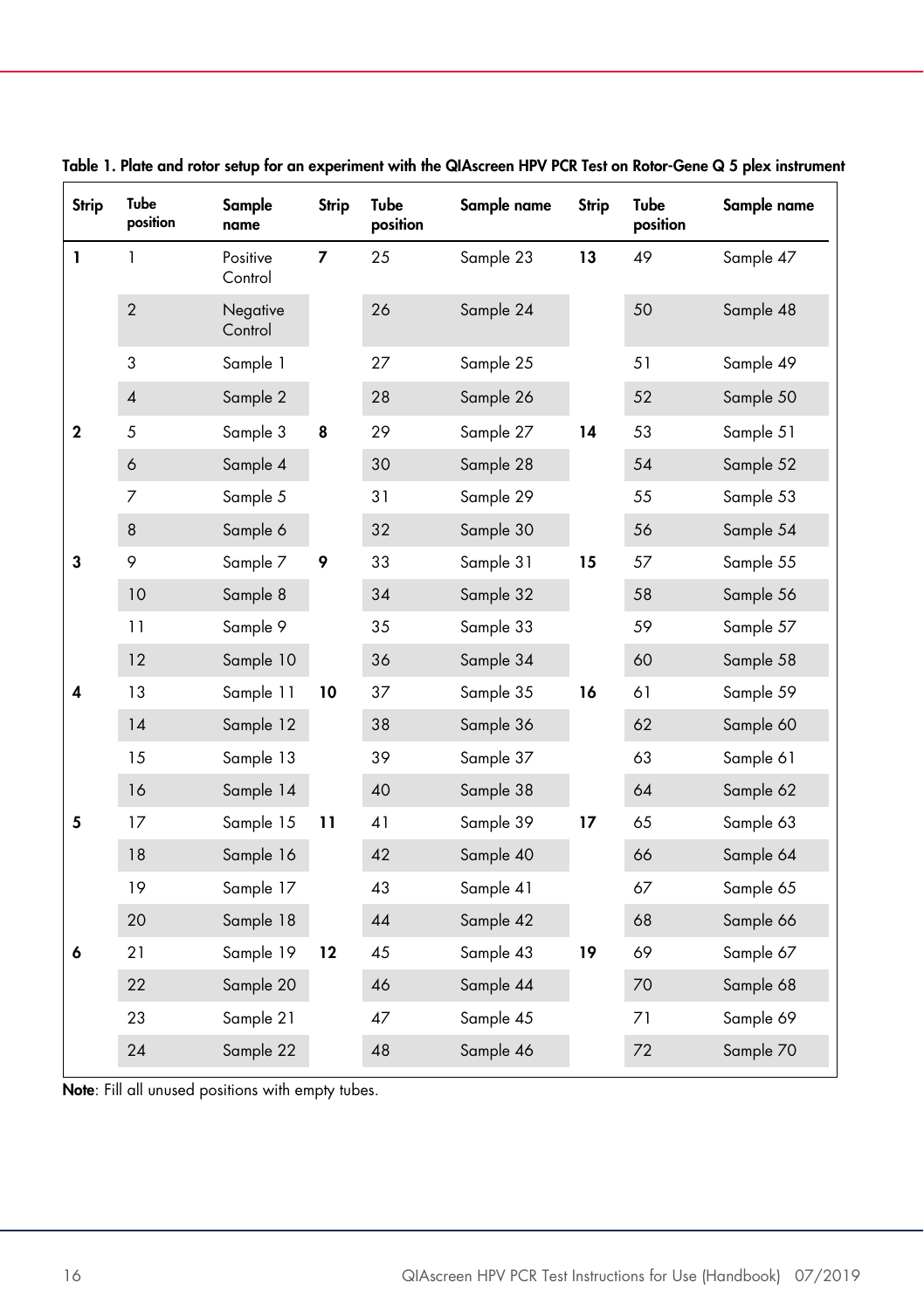### PCR on Rotor-Gene Q 5 plex instruments with 72-tube rotor

1. Set up the QIAscreen HPV PCR Test.

Note: To minimize the risk for PCR reaction contamination, we strongly recommend to use a PCR-cabinet with UV-irradiation capability.

Important: Dispensing of the QIAscreen Master Mix must be performed in an area separate from that in which the DNA extraction is performed.

- 1a. Clean the bench area, pipets, and tube rack prior to use with a DNA-degrading solution to prevent template or nuclease contamination. Note: Change tips between each tube to avoid any nonspecific template or reaction mix contamination which may lead to false-positive results.
- 1b. Mix gently by inverting 10 times, then briefly centrifuge before use to collect the solution at the bottom of the tube.
- 1c. Dispense 15 μl of the QIAscreen Master Mix into the appropriate tubes of the tubestrips (at maximum, 72 tubes per Rotor-gene Q 5 plex run). Reaction setup can be done at room temperature.
- 1d. Return the QIAscreen Master Mix to the freezer to avoid any material degradation. Transport tubes to separate area to dispense the QIAscreen Positive Control and sample DNA.
- 1e. Add 5 μl of the negative control to tube position 2, mix by pipetting up and down or by flicking the tube, and close the tube by pressing the cap on the tube.
- 1f. Add 5 µl of the QIAscreen Positive Control to tube position 1, mix by pipetting up and down or by flicking the tube, and close the tube. Note: Change tips between each tube to avoid any nonspecific template or reaction mix contamination, which may lead to false-positive results.
- 1g. Add 5 µl of sample DNA to the appropriate tubes containing the QIAscreen Master Mix, mix by pipetting up and down or by flicking the tubes, and close the tubes by pressing the caps on the tubes.
- 1h. Once a set of 4 tubes have been filled, cap the tubes.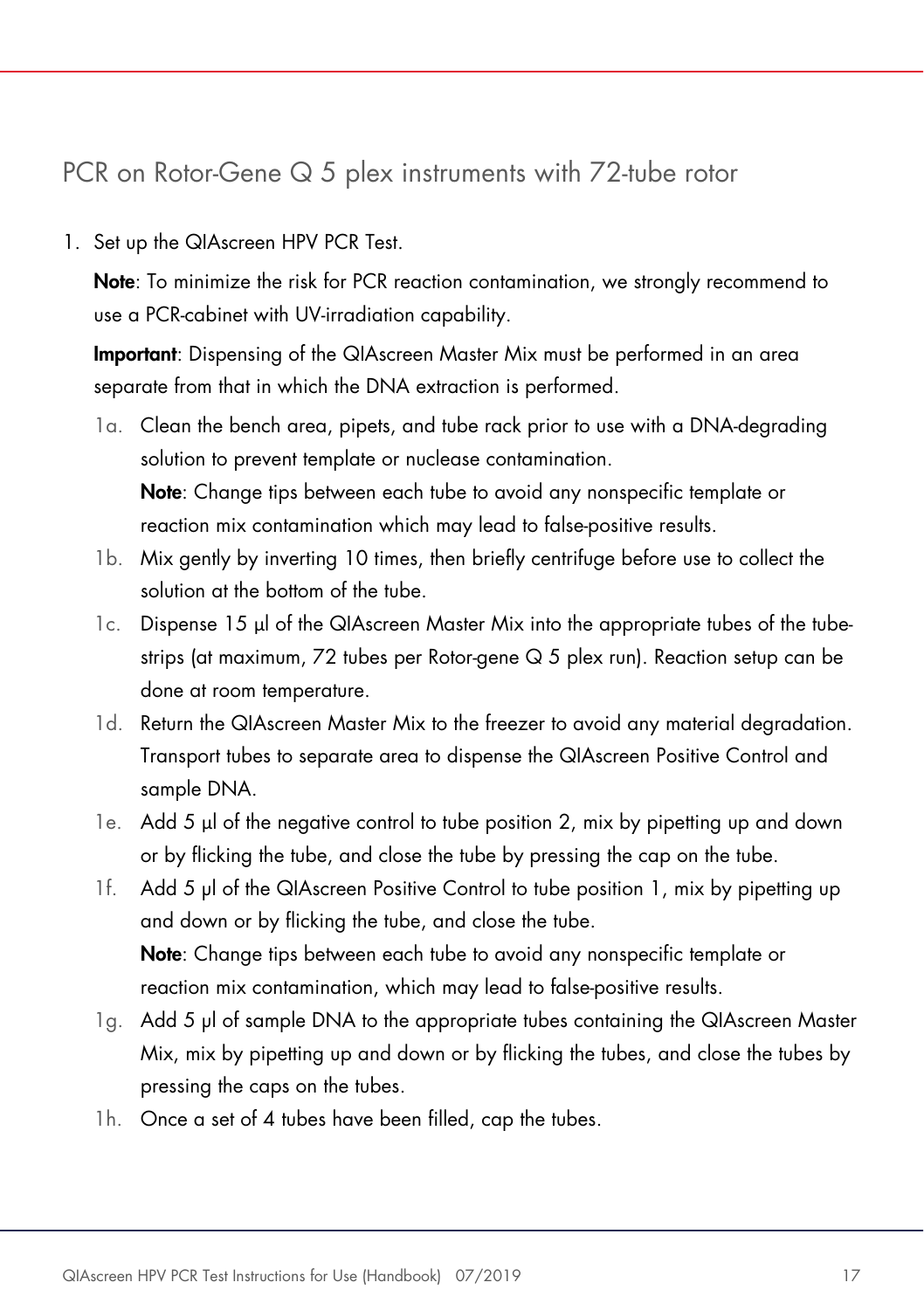Note: The PCR tubes can be stored for 30 minutes between pipetting samples into the PCR tubes and start of the experiment in the machine at 2–8°C in the dark.

2. Prepare the Rotor-Gene Q 5 plex and start experiment as follows:

Important: Before the first run of the day, perform a warm-up run for the Rotor-Gene Q 5 plex at 95°C for 10 minutes.

- 2a. Place a 72-well rotor on the rotor holder.
- 2b. Fill the rotor with strip tubes according to the assigned positions, starting at position 1, as shown in table 1, with empty capped strip tubes placed into all unused positions.

Note: Ensure that the first tube is inserted into position 1 and the strip tubes are placed in the correct orientation and positions as shown in table 1.

- 2c. Attach the locking ring.
- 2d. Load the Rotor-Gene Q 5 plex instrument with the rotor and locking ring, and close the instrument lid.
- 2e. Go to New Run window and click Open a template in another folder.
- 2f. Select the QIAscreen run template named QIAscreen RGQ profile v1.0.ret.
- 2g. Select Rotor type: 72-well rotor and Locking ring attached, and click Next.
- 2h. At operator, enter initials, and click Next.
- 2i. In the following window, click Next.
- 2j. Click Start run.

To enter sample names, click **Edit samples** (this can also be done after the run is completed).

|  |  |  |  |  |  |  | Table 2. Target and channel settings* |
|--|--|--|--|--|--|--|---------------------------------------|
|--|--|--|--|--|--|--|---------------------------------------|

| <b>Detection Channel</b> |
|--------------------------|
| Orange                   |
| Green                    |
| Red                      |
| Yellow                   |
|                          |

\* HPV Other comprises the pool of 13 non-16/18 HPV types.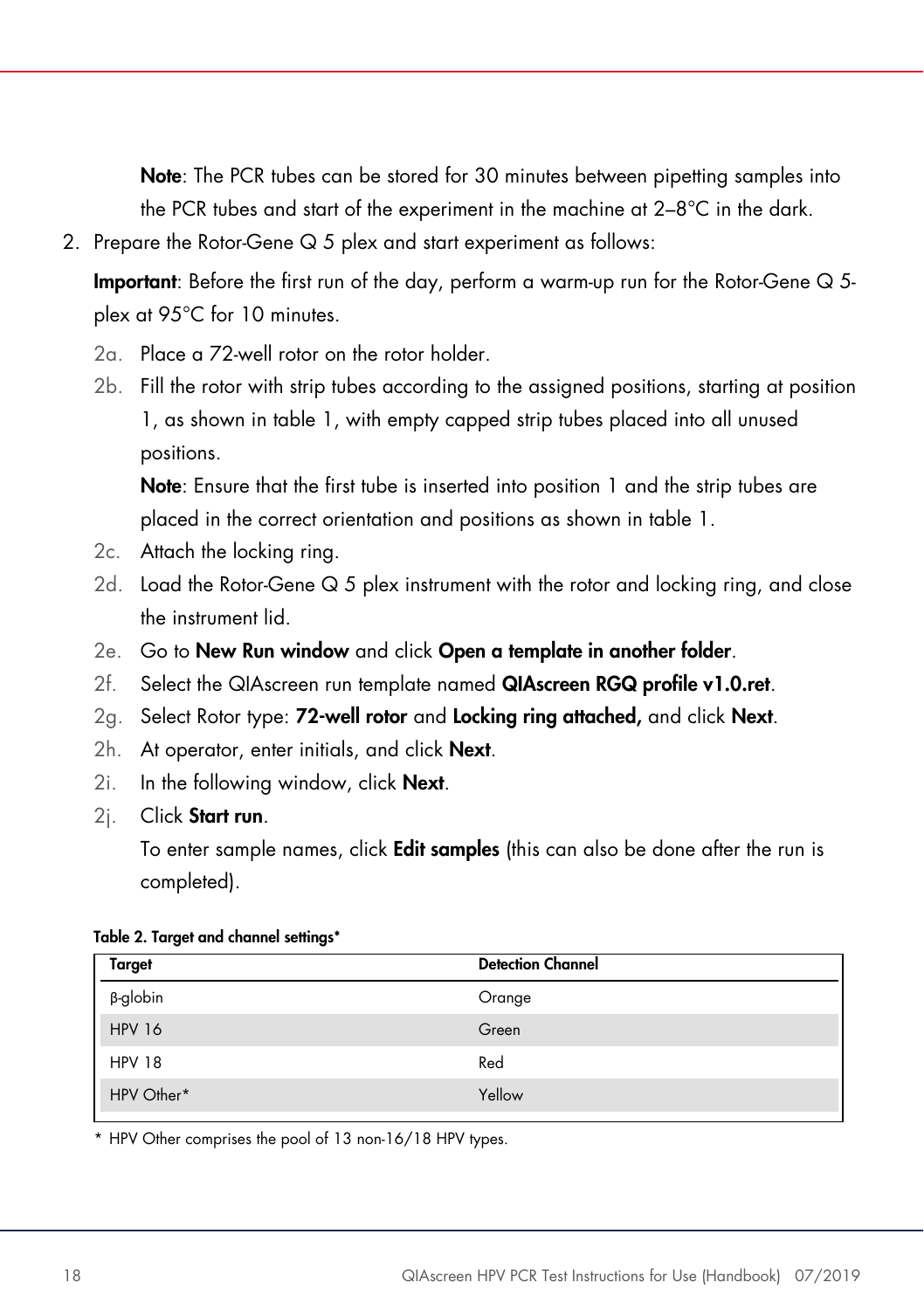- 3. Analyze the data.
	- 3a. Select the tubes to be used for analysis.
	- 3b. Check the fluorescence data for each reaction for each dye for typical amplification curves (logarithmic increase of fluorescence). If the baseline of a sample does not provide satisfactory results, it is advised to repeat the PCR of this sample.
	- 3c. Go to Analysis tool window, select Cycling A. Green, and click Show. Click Import under Imported Settings (right bottom of window) and select the file QIAscreen RGQ Green Channel analysis template.qut. Select Cycling A. Green and click Hide.
	- 3d. Select Cycling A. Orange and click Show. Click Import under Imported Settings and select the file QIAscreen RGQ Orange Channel analysis template.qut. Select Cycling A. Orange and click Hide.
	- 3e. Select Cycling A. Red and click Show. Click Import under Imported Settings and select the file QIAscreen RGQ Red Channel analysis template.qut. Select Cycling A. Red and click Hide.
	- 3f. Select Cycling A. Yellow and click Show. Click Import under Imported Settings and select the file QIAscreen RGQ Yellow Channel analysis template.qut.
	- 3g. Click Save.
	- 3h. OPTIONAL: For interpretation of the results, the data can be exported as a .csv file. Go to File > Save as > Excel Analysis Sheet and save the export file.
- 4. Unload the Rotor-Gene Q 5 plex instrument and discard the strip tubes according to your local safety regulations.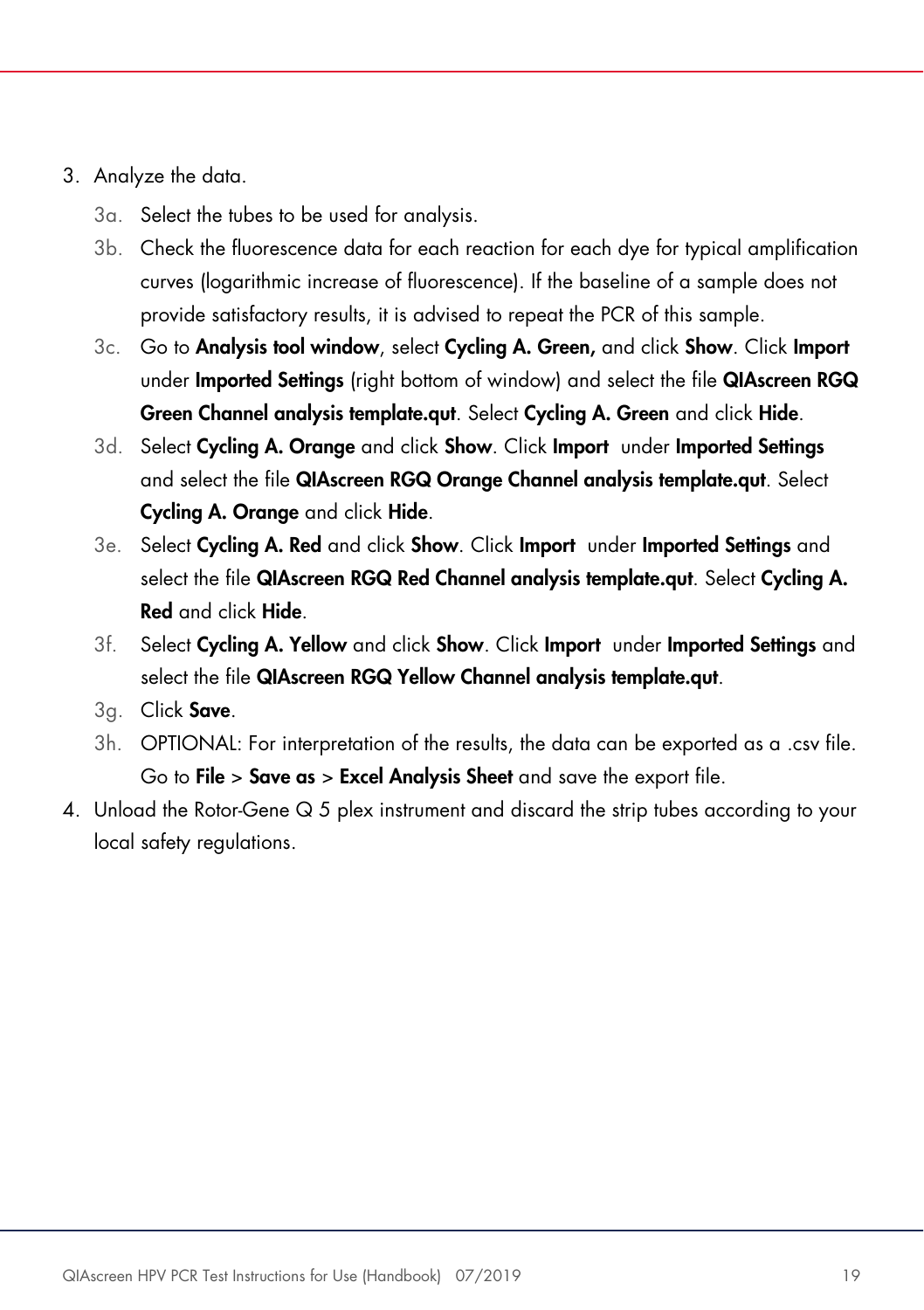### Interpretation of Results

The run and sample validation criteria are indicated below under A and B, respectively. Appropriate measures are indicated in case one (or more) criteria are not met.

#### A. Validation criteria of QIAscreen HPV PCR Test controls

Targets in the QIAscreen Positive Control should give C<sub>T</sub> values that are lower than 29 for βglobin, lower than 30 for HPV 16 and HPV 18, and lower than 32 for HPV Other. If this is not the case and analysis settings are correct, the experiment should be repeated.

None of the targets in the QIAscreen Negative Control should give a signal above the threshold till the end of the PCR run (i.e., cycle 40 or not defined). If a signal is seen before cycle 40, and analysis settings are correct, the experiment should be repeated.

Note: If the controls do not comply with the established limits and repetition excludes errors in technique, check the following items:

- Expiration date on reagent package
- Temperature of the reagents
- Settings of the PCR system and of the software
- Contamination

If controls are still invalid, contact the manufacturer's customer service or your local distributor.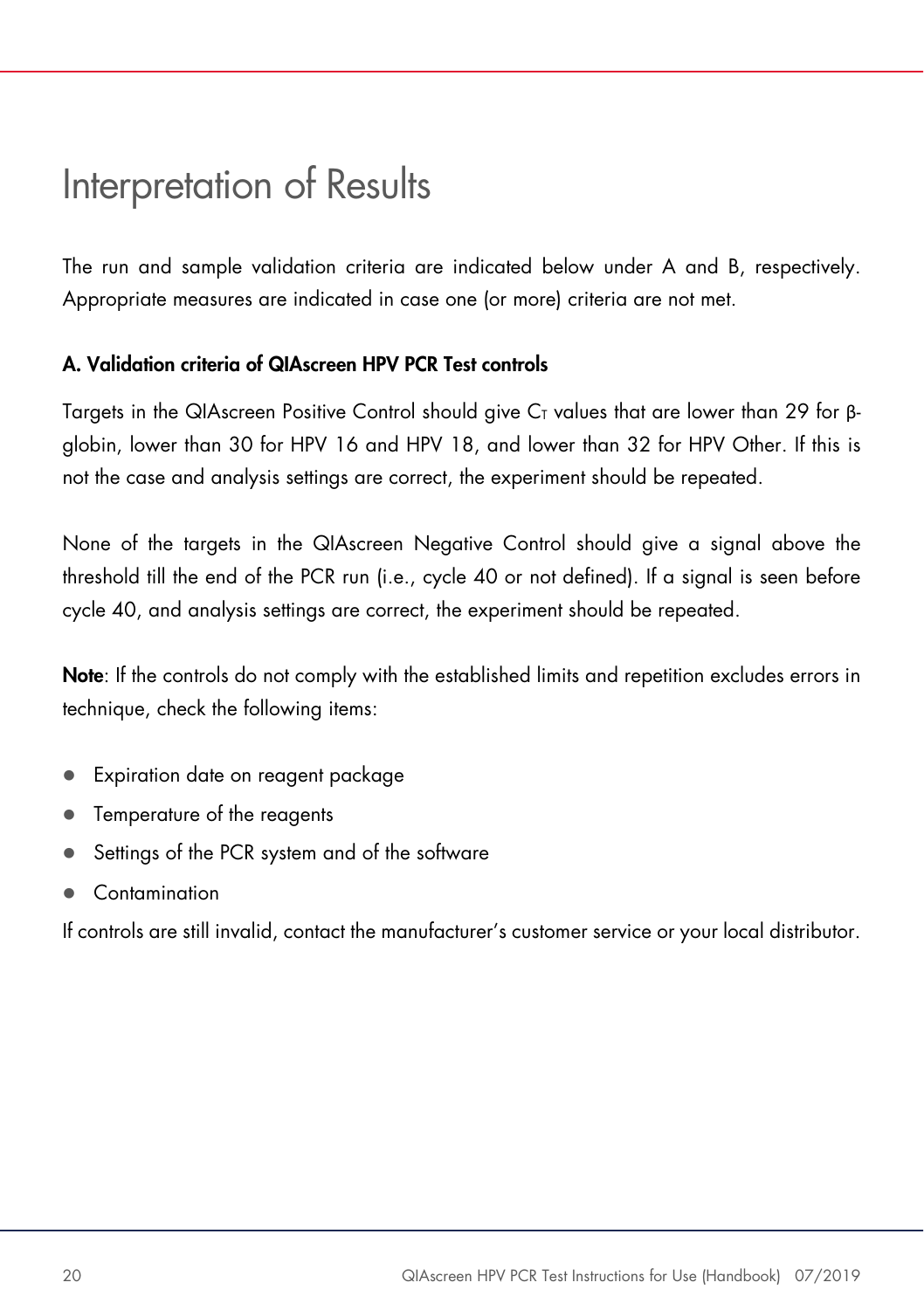#### B. Interpretation of sample results

The result for a sample is determined as follows (Table 3).

#### Table 3. Interpretation of results

|                | $CT$ value HPV target(s)                                                            | C,<br>value<br>β-<br>globin | Interpretation |
|----------------|-------------------------------------------------------------------------------------|-----------------------------|----------------|
|                | HPV 16 and/or HPV 18 < 36<br>and/or HPV Other <33.5                                 | Any                         | HPV positive   |
| $\overline{2}$ | HPV 16 and HPV 18 $\geq$ 36 or not<br>defined and HPV Other ≥33.5 or<br>not defined | $\leq 30$                   | HPV negative   |
| 3              | HPV 16 and HPV 18 $\geq$ 36 or not<br>defined and HPV Other ≥33.5 or<br>not defined | >30                         | Invalid        |

1. HPV positive. When  $C_T$  value(s) of HPV 16 and/or HPV 18 is (are) <36 and/or Other HPV is <33.5 (irrespective of C<sub>T</sub> value of β-globin). The channel indicates the type(s) present. 2. HPV negative. When C<sub>T</sub> value for β-globin is ≤30 and C<sub>T</sub> values for HPV 16 and HPV 18 are ≥36 or show no signal and HPV Other is ≥33.5 or show no signal. 3. Invalid. When C<sub>T</sub> value of β-globin is >30 and C<sub>T</sub> values of HPV 16 and HPV 18 are ≥36 or show no signal and Other HPV is ≥33.5 or show no signal.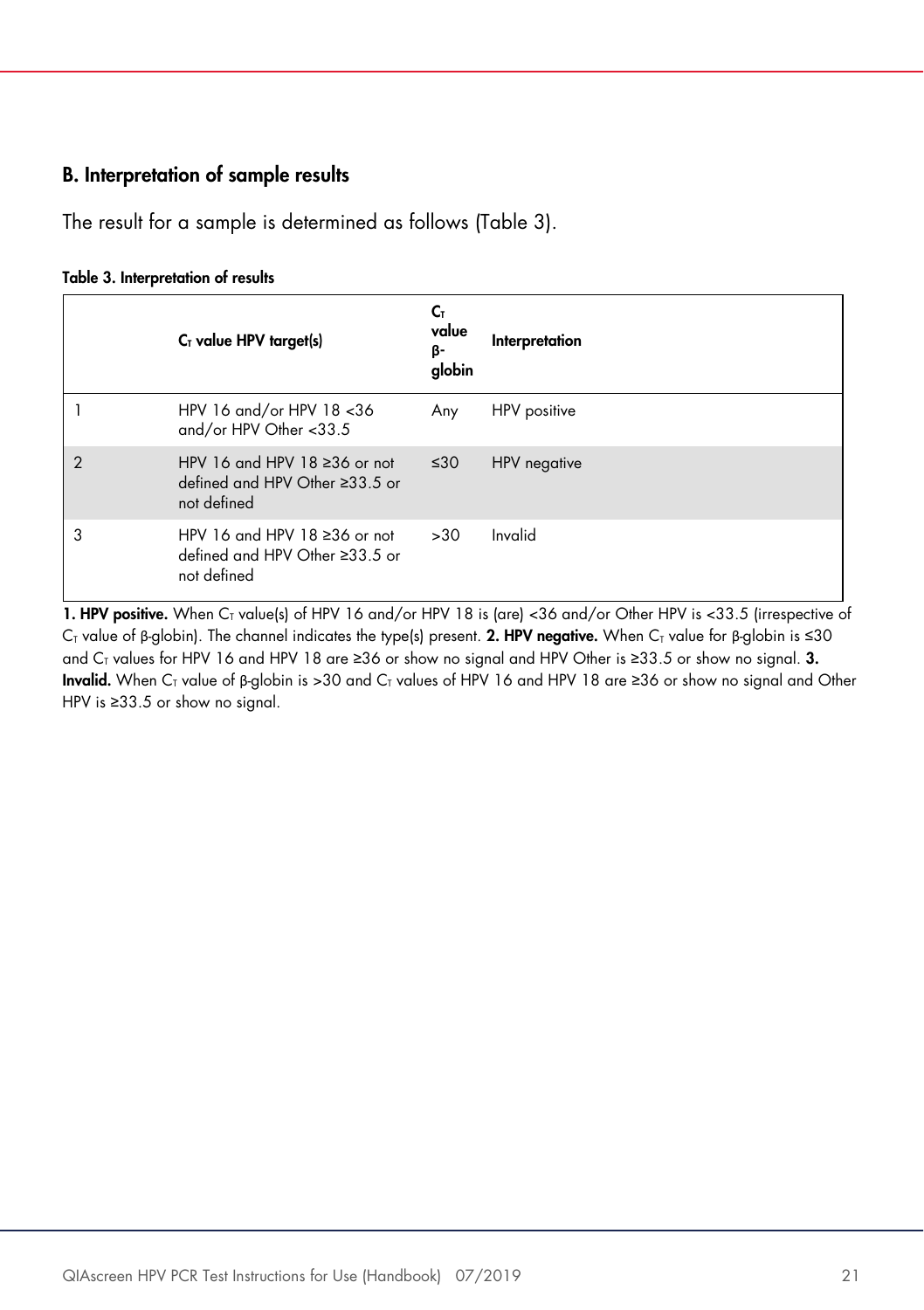### References

- 1. Horner, S.M., DeFilippis, R.A., Manuelidis, L., DiMaio, D. (2004) Repression of the human papillomavirus E6 gene initiates p53-dependent, telomerase-independent senescence and apoptosis in HeLa cervical carcinoma cells. J. Virol. 78, 4063.
- 2. Butz, K., Ristriani, T., Hengstermann, A., Denk, C., Scheffner, M., Hoppe-Seyler, F. (2003) siRNA targeting of the viral E6 oncogene efficiently kills human papillomaviruspositive cancer cells. Oncogene 22(38), 5938.
- 3. Meijer, C.J., et al. (2009) Guidelines for human papillomavirus DNA test requirements for primary cervical cancer screening in women 30 years and older. Int. J. Cancer 124(3), 516.
- 4. Hesselink, A. et al. (2014) Clinical validation of the HPV-Risk assay: a novel, real-time PCR assay for the detection of high-risk human papillomavirus DNA by targeting the E7 region. J. Clin. Microbiol. 52, 890.
- 5. Hiller, T., Poppelreuther, S., Stubenrauch, F., Iftner, T. (2006) Comparative analysis of 19 genital human papillomavirus types with regard to p53 degradation, immortalization, phylogeny, and epidemiologic risk classification. Cancer Epidemiol. Biomarkers Prev. 15, 1262.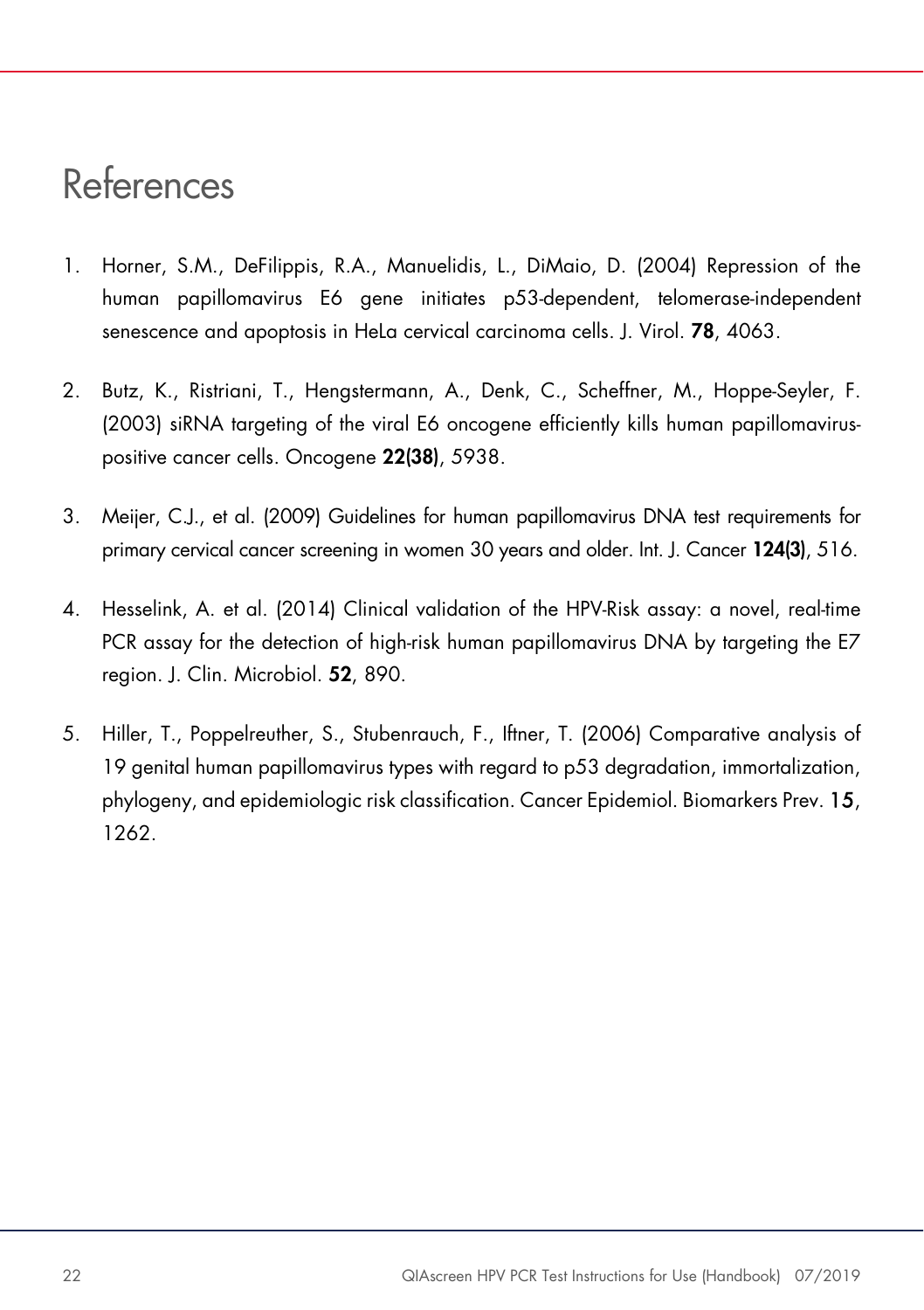### Troubleshooting Guide

This troubleshooting guide may be helpful in solving any problems that may arise. For more information, see also the Frequently Asked Questions page at our Technical Support Center: www.qiagen.com/FAQ/FAQList.aspx. The scientists in QIAGEN Technical Services are always happy to answer any questions you may have about either the information and/or protocols in this handbook or sample and assay technologies (for contact information, visit www.qiagen.com).

|    |                                                                                                                          | <b>Comments and suggestions</b>                                                                                                          |  |  |  |  |  |
|----|--------------------------------------------------------------------------------------------------------------------------|------------------------------------------------------------------------------------------------------------------------------------------|--|--|--|--|--|
|    | Sample is scored invalid: the amplification of $\beta$ -globin is too low or absent                                      |                                                                                                                                          |  |  |  |  |  |
| a) | Pipetting error or omitted reagents.<br>See "PCR on Rotor-Gene Q 5 plex<br>instruments with 72-tube rotor" on<br>page 17 | Check pipetting scheme and the reaction setup. Repeat the sample.                                                                        |  |  |  |  |  |
| bl | Check the DNA eluate                                                                                                     | Repeat DNA extraction.                                                                                                                   |  |  |  |  |  |
|    |                                                                                                                          | Positive control is scored invalid: the amplification is too low or absent for one or more of the targets                                |  |  |  |  |  |
| a) | Pipetting error or omitted reagents.<br>See "PCR on Rotor-Gene Q 5 plex<br>instruments with 72-tube rotor" on<br>page 17 | Check pipetting scheme and the reaction setup. Repeat the sample.                                                                        |  |  |  |  |  |
| b) | Partial degradation                                                                                                      | Store kit contents at -30 to-15°C.                                                                                                       |  |  |  |  |  |
|    |                                                                                                                          | Avoid repeated freezing and thawing to a maximum of five cycles.                                                                         |  |  |  |  |  |
| c) | PCR reagents partially degraded                                                                                          | Store kit contents at -30 to -15°C and keep the reaction mixes protected<br>from light.                                                  |  |  |  |  |  |
|    |                                                                                                                          | Avoid repeated freezing and thawing.                                                                                                     |  |  |  |  |  |
| d) | Strip tube inversion                                                                                                     | Check the pipetting scheme and the reaction setup.                                                                                       |  |  |  |  |  |
| e) | Expiry date                                                                                                              | Check the expiry date of the used kit.                                                                                                   |  |  |  |  |  |
| f) | Time-delay between pipetting<br>samples and start of the run                                                             | The PCR mixes can be stored 30 minutes between pipetting samples in<br>the PCR and start of the run in the machine at 2-8°C in the dark. |  |  |  |  |  |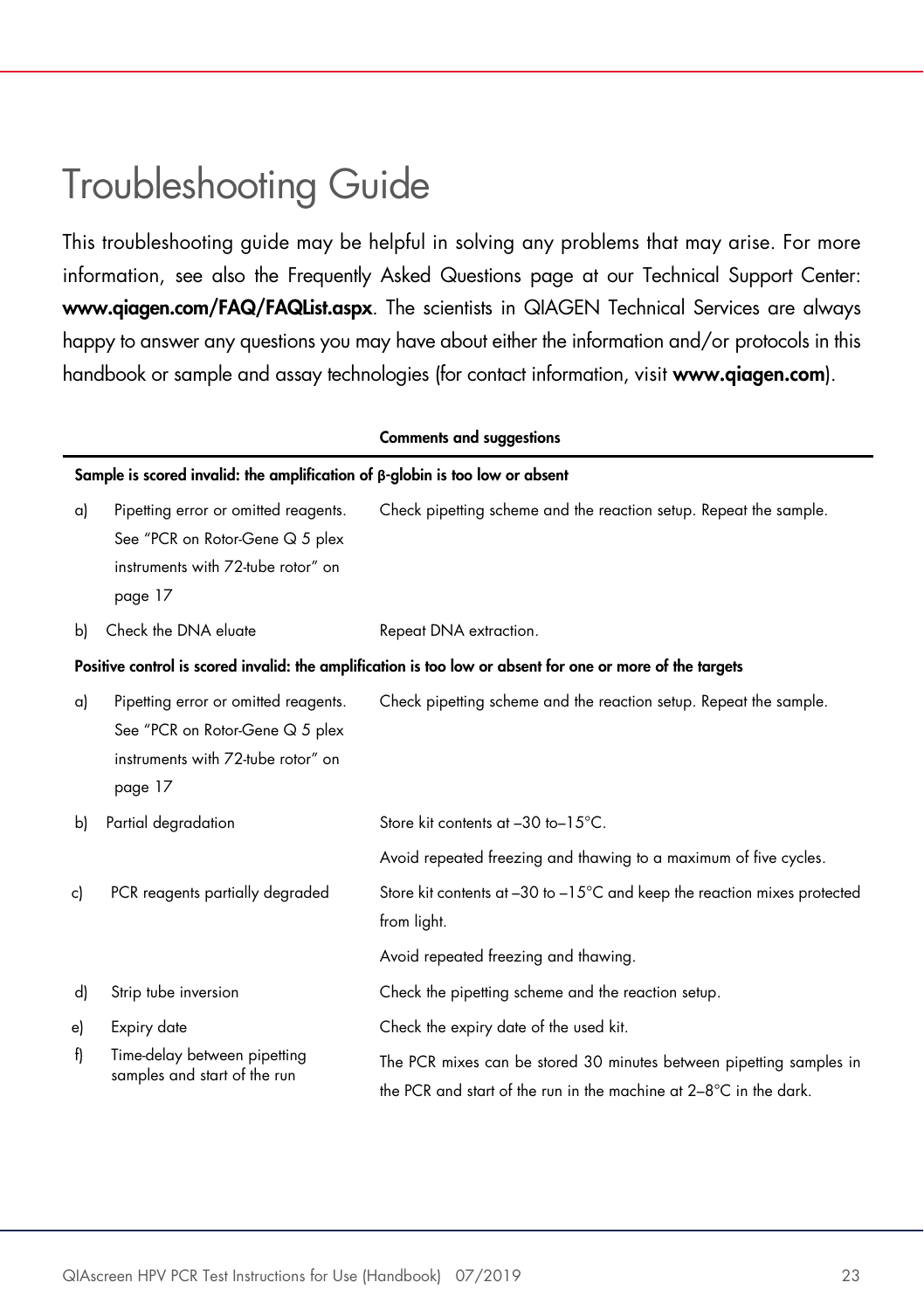|    | No template control (NTC) is invalid                                                                                     |                                                                                                                                                 |
|----|--------------------------------------------------------------------------------------------------------------------------|-------------------------------------------------------------------------------------------------------------------------------------------------|
| a) | Pipetting error or omitted reagents.<br>See "PCR on Rotor-Gene Q 5 plex<br>instruments with 72-tube rotor" on<br>page 17 | Check pipetting scheme and the reaction setup. Repeat the sample.                                                                               |
| b) | Cross-contamination                                                                                                      | Replace all critical reagents.                                                                                                                  |
|    |                                                                                                                          | Always handle samples, kit components, and consumables in<br>accordance with commonly accepted practices to prevent carryover<br>contamination. |
| c) | Reagents contaminated                                                                                                    | Replace all critical reagents.                                                                                                                  |
|    |                                                                                                                          | Always handle samples, kit components, and consumables in<br>accordance with commonly accepted practices to prevent carryover<br>contamination. |
| d) | Strip tube inversion                                                                                                     | Check the pipetting scheme and the reaction setup.                                                                                              |
| e) | Time-delay between pipetting<br>samples and start of the run                                                             | The PCR mixes can be stored 30 minutes between preparation of the<br>mixes and start of the run in the machine at 2-8°C in the dark.            |
| f) | Probe degradation                                                                                                        | Keep reaction mixes protected from light.                                                                                                       |
|    |                                                                                                                          | Check for false positive on the fluorescence curve.                                                                                             |
|    | Absent or low signals in sample, but the control run ok                                                                  |                                                                                                                                                 |
| a) | Inhibitory effects                                                                                                       | Always check if there are no remains of buffers during DNA extraction.                                                                          |
|    |                                                                                                                          | Repeat DNA extraction.                                                                                                                          |
| b) | Pipetting error. See "PCR on Rotor-<br>Gene Q 5 plex instruments with 72-<br>tube rotor" on page 17                      | Check pipetting scheme and the reaction setup. Repeat the PCR run.                                                                              |

#### Comments and suggestions

If the problem persists, contact QIAGEN Technical Service.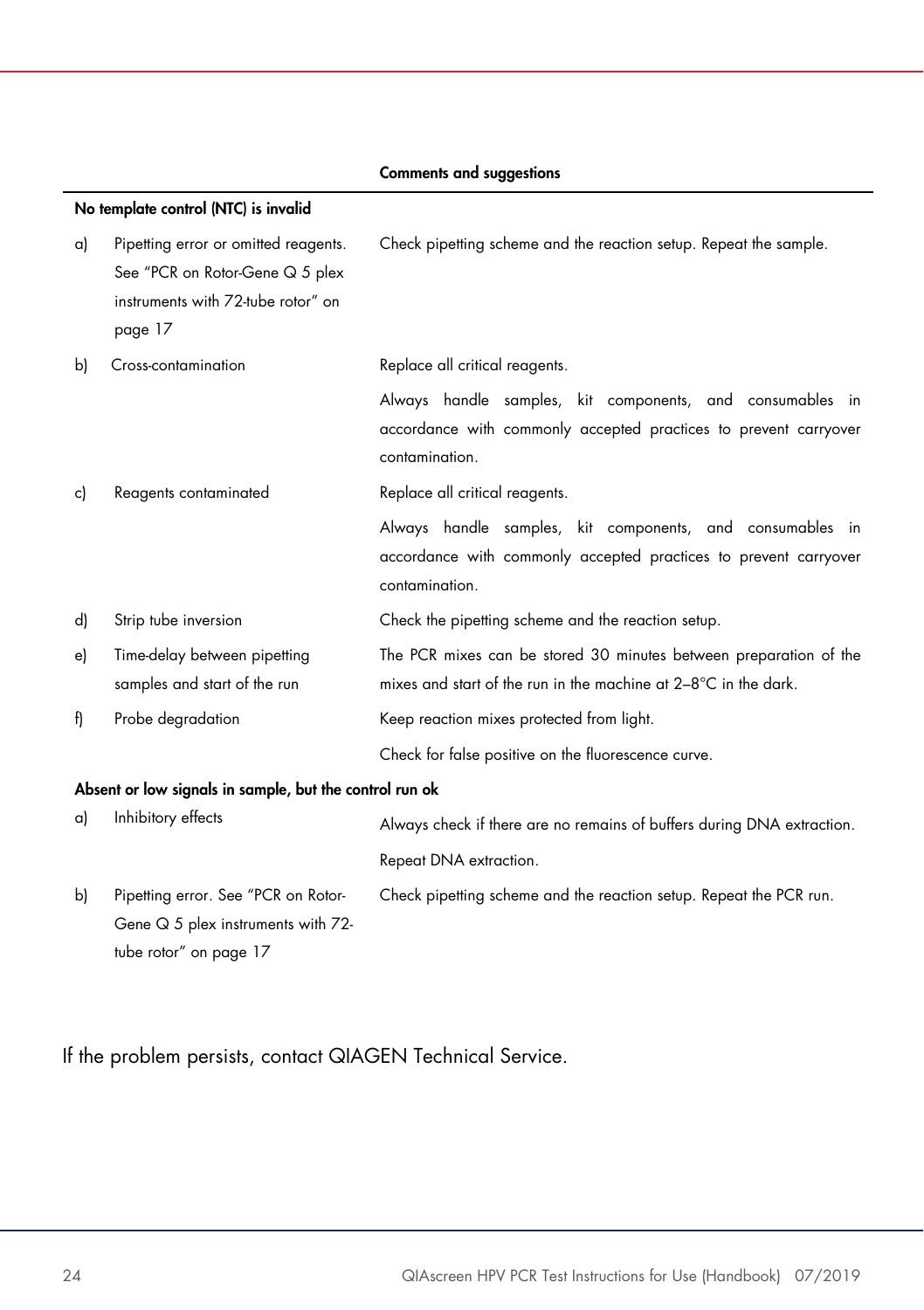# Symbols

The following symbols may appear on the packaging and labeling:

| Symbol           | <b>Symbol definition</b>                                                                 |
|------------------|------------------------------------------------------------------------------------------|
|                  | Use by                                                                                   |
| <b>REF</b>       | Catalog number                                                                           |
| <b>LOT</b>       | Lot number                                                                               |
| <b>MAT</b>       | Material number                                                                          |
| <b>COMP</b>      | Components                                                                               |
| <b>CONT</b>      | Contains                                                                                 |
| <b>NUM</b>       | Number                                                                                   |
| Rn               | R is for revision of the Instructions for Use (Handbook) and<br>n is the revision number |
|                  | Temperature limitation                                                                   |
| $\blacktriangle$ | Manufacturer                                                                             |
|                  | Keep away from sunlight                                                                  |
|                  | Consult instructions for use                                                             |
|                  | Caution                                                                                  |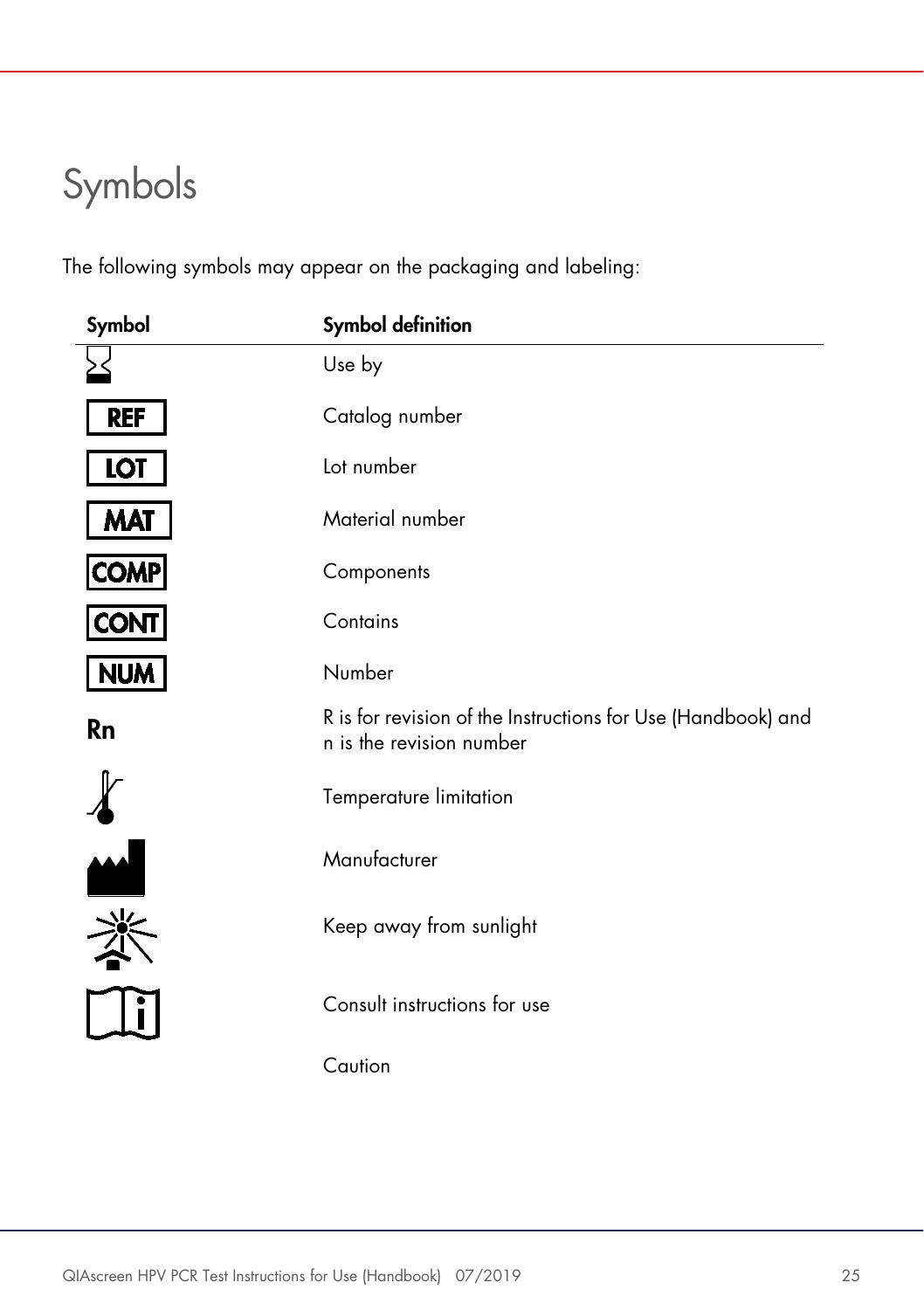### Contact Information

For technical assistance and more information, please see our Technical Support Center at www.qiagen.com/Support, call 00800-22-44-6000, or contact one of the QIAGEN Technical Service Departments or local distributors (see back cover or visit www.qiagen.com).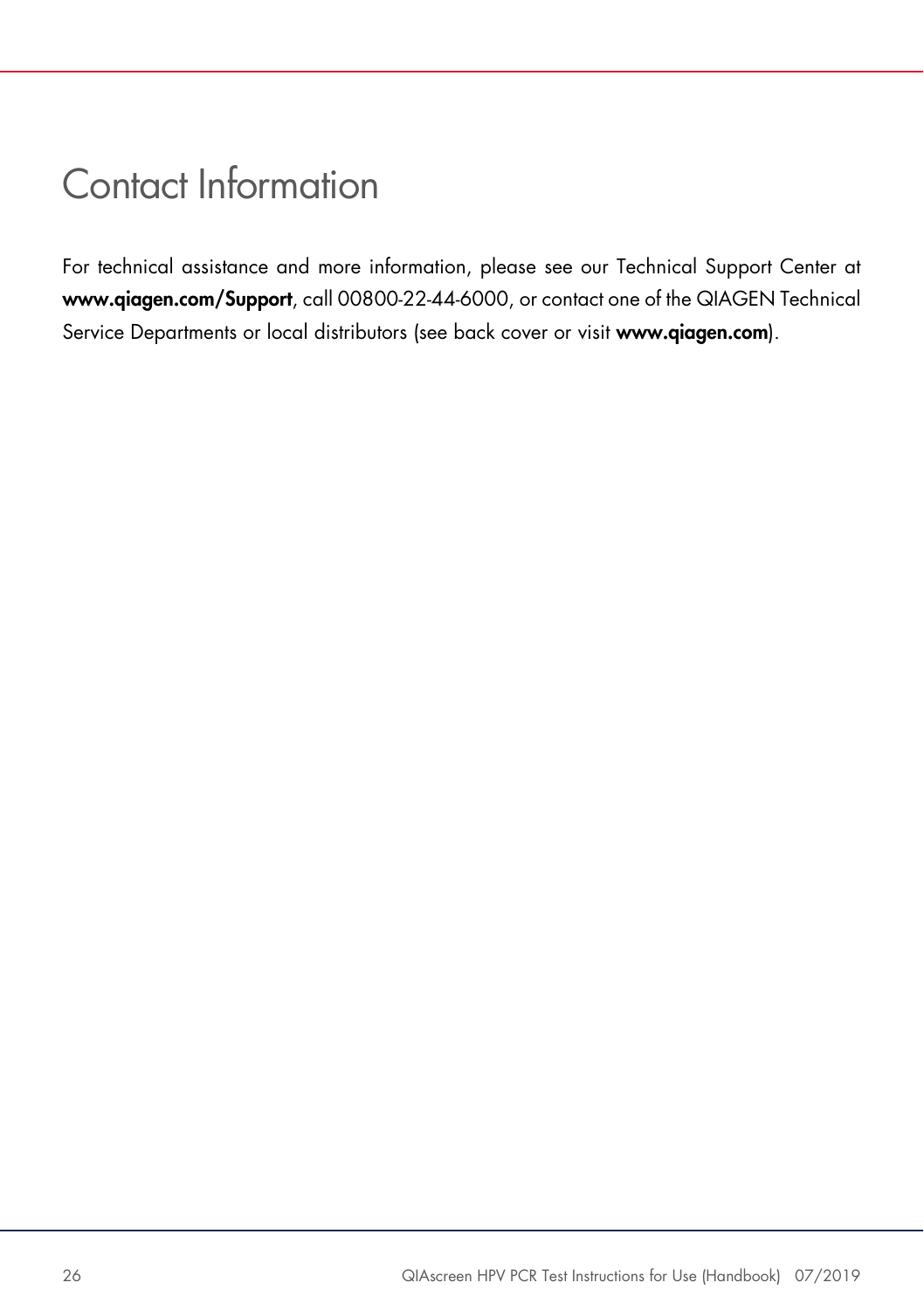# Ordering Information

| Product                                   | <b>Contents</b>                                                                                                                                                                                                                                                                 | Cat. no. |  |
|-------------------------------------------|---------------------------------------------------------------------------------------------------------------------------------------------------------------------------------------------------------------------------------------------------------------------------------|----------|--|
| QIAscreen HPV PCR Test RUO                | For 72 reactions, includes: Master<br>Mix, Positive Control, Negative<br>Control, Instructions for Use                                                                                                                                                                          | 617006   |  |
| Rotor-Gene Q MDx                          |                                                                                                                                                                                                                                                                                 |          |  |
| Rotor-Gene Q MDx HRM<br>System            | Real-time PCR cycler and High<br>Resolution Melt analyzer with 5<br>channels (green, yellow, orange, red,<br>crimson) plus HRM channel, laptop<br>computer, software, accessories:<br>includes 1-year warranty on parts and<br>labor, installation and training                 | 9002035  |  |
| Rotor-Gene Q MDx 5plex HRM<br>Platform    | Real-time PCR cycler and High<br>Resolution Melt analyzer with 5<br>channels (green, yellow, orange, red,<br>crimson) plus HRM channel, laptop<br>computer, software, accessories:<br>includes 1-year warranty on parts and<br>labor, installation and training not<br>included | 9002032  |  |
| <b>Rotor-Gene Q Accessories</b>           |                                                                                                                                                                                                                                                                                 |          |  |
| Loading Block $72 \times 0.1$ ml<br>Tubes | Aluminum block for manual reaction<br>set up with a single-channel pipet in<br>$72 \times 0.1$ ml tubes                                                                                                                                                                         | 9018901  |  |
| Strip Tubes and Caps, 0.1 ml<br>(250)     | 250 strips of 4 tubes and caps for<br>1000 reactions                                                                                                                                                                                                                            | 981103   |  |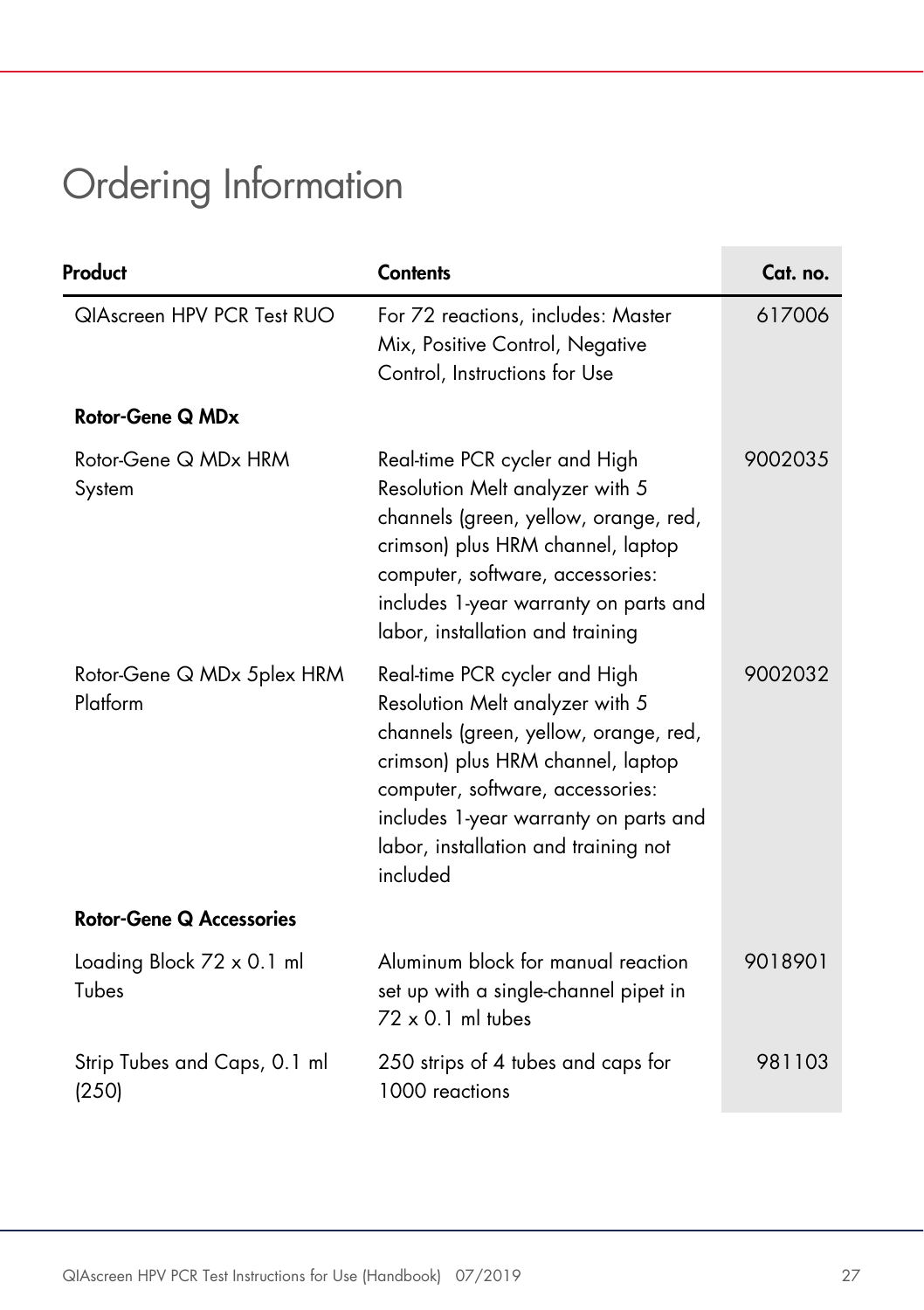Strip Tubes and Caps, 0.1 ml (2500)

10 x 250 strips of 4 tubes and caps for 10,000 reactions

981106

For up-to-date licensing information and product-specific disclaimers, see the respective QIAGEN kit handbook or user manual. QIAGEN kit handbooks and user manuals are available at www.qiagen.com or can be requested from QIAGEN Technical Services or your local distributor.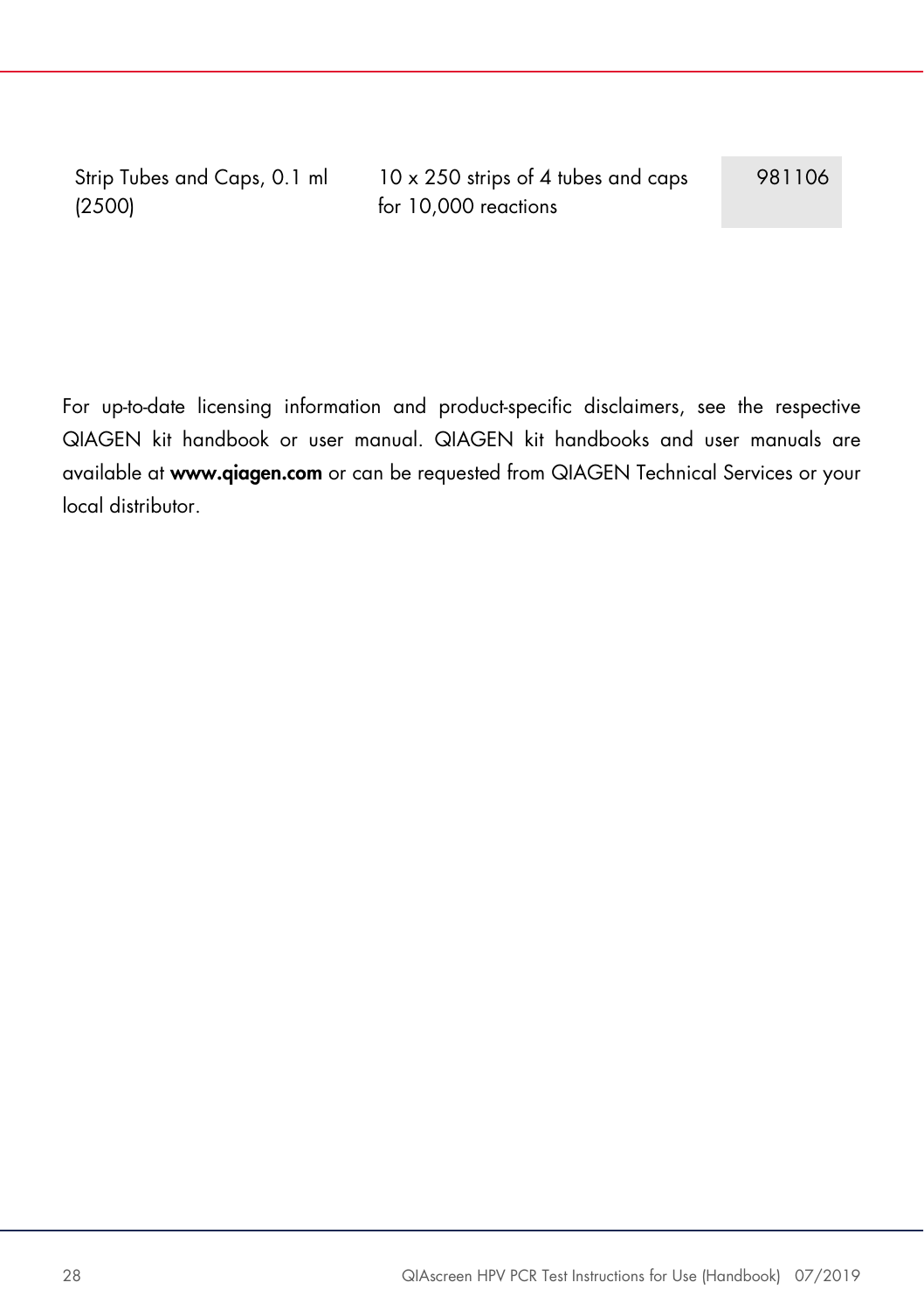### Document Revision History

 Date Changes July 2019 Initial release

#### Limited License Agreement for QIAscreen HPV PCR Test RUO

Use of this product signifies the agreement of any purchaser or user of the product to the following terms:

1. The product may be used solely in accordance with the protocols provided with the product and this handbook and for use with components contained in the kit only. QIAGEN grants no license under any of its intellectual property to use or incorporate the enclosed components of this kit with any components not included within this kit except as described in the protocols provided with the product, this handbook, and additional protocols available at www.qiagen.com. Some of these additional protocols have been provided by QIAGEN users for QIAGEN users. These protocols have not been thoroughly tested or optimized by QIAGEN. QIAGEN neither guarantees them nor warrants that they do not infringe the rights of third-parties.

2. Other than expressly stated licenses, QIAGEN makes no warranty that this panel and/or its use(s) do not infringe the rights of third-parties.

- 3. This panel and its components are licensed for one-time use and may not be reused, refurbished, or resold.
- 4. QIAGEN specifically disclaims any other licenses, expressed or implied other than those expressly stated.

The purchaser and user of the panel agree not to take or permit anyone else to take any steps that could lead to or facilitate any acts prohibited above QIAGEN may enforce the prohibitions of this Limited License Agreement in any Court, and shall recover all its investigative and Court costs, including attorney fees, in any action to enforce this Limited License Agreement or any of its intellectual property rights relating to the panel and/or its components.

For updated license terms, see www.qiagen.com.

Trademarks: QIAGEN®, Sample to Insight®, QIAamp®, QIAsymphony®, MinElute®, Rotor-Gene® (QIAGEN Group); PreservCyt® (Hologic, Inc.); CellSolutions®; Pathtezt<sup>t®</sup> (Pathtezt); SurePath® (Becton Dickinson and Company). Registered names, trademarks, etc. used in this document, even when not specifically marked as such, are not to be considered unprotected by law.

#### Self-screen B.V. is the legal manufacturer of the QIAscreen HPV PCR Test.

#### The QIAscreen HPV PCR Test is manufactured for QIAGEN by Self-screen B.V.

1118455 07/2019 HB-2679-001 © 2019 QIAGEN, all rights reserved.